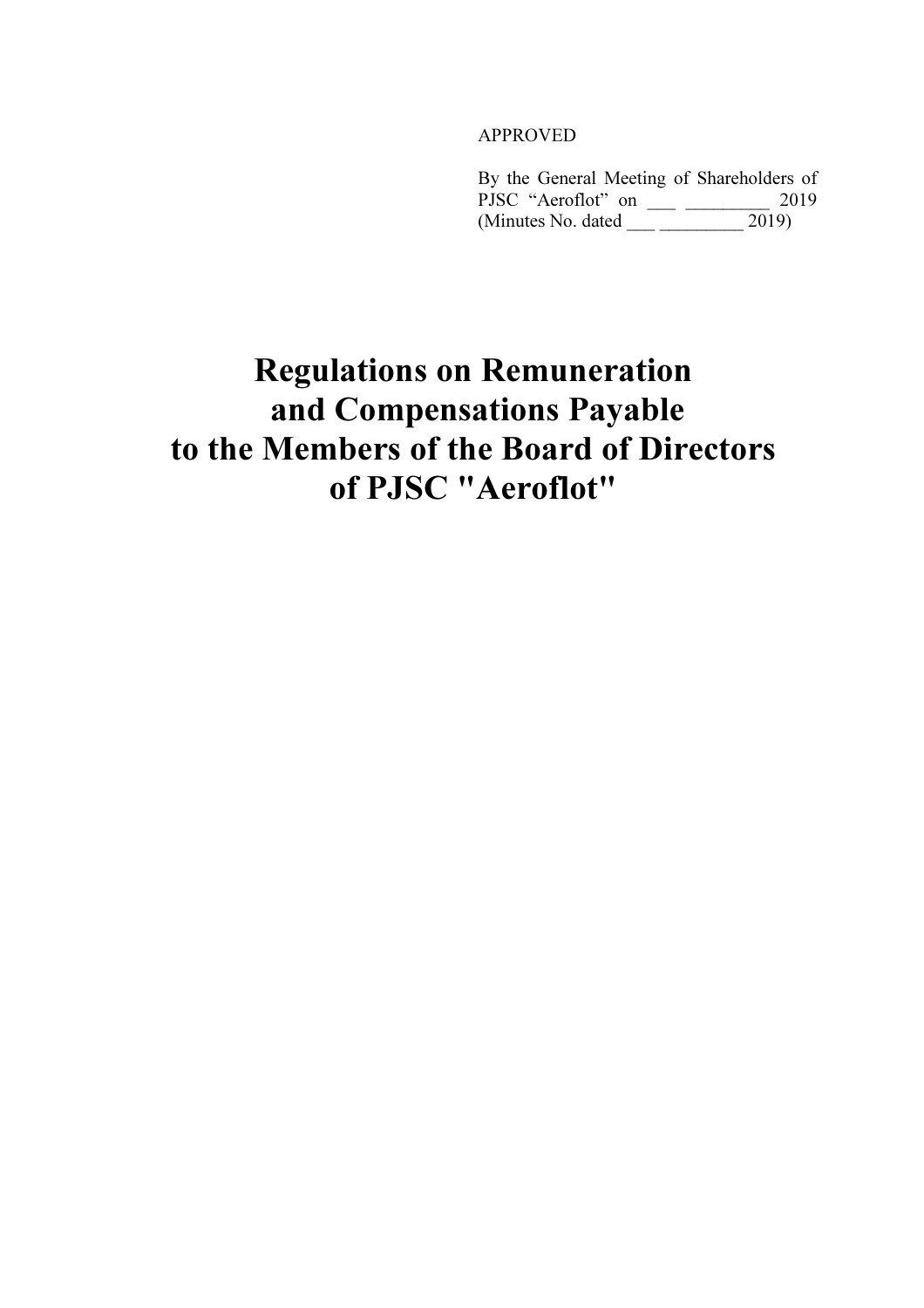#### 1. General Provisions

- 1.1. These Regulations on Remuneration and Compensations Payable to the Members of the Board of Directors of PJSC "Aeroflot" (the "Regulations") set forth the procedure for determining the amounts of remuneration and compensation of expenses payable to the Members of the Board of Directors and the Members of the Board committees in connection with the performance of duties and exercise of powers conferred by the Company's Articles of Association, Regulations on the Company's Board of Directors and the Regulations on Committees of the Company's Board of Directors.
- 1.2. These Regulations have been developed in accordance with the Federal Law "On Joint Stock Companies", other legal acts of the Russian Federation and internal documents of Public Joint Stock Company "Aeroflot – Russian Airlines" (hereinafter - the "Company").
- 1.3. These Regulations are a working document of the Company's Board of Directors used to make recommendations to the Company's General Meeting of Shareholders concerning amounts of remuneration and compensation of expenses to be paid to the Members of the Board of Directors.
- 1.4. The following terms used in these Regulations shall be construed in accordance with the following definitions:
	- Board Member(s) shall mean (a) person(s) elected to the Company's Board of Directors in accordance with the procedure set forth by the Federal Law "On Joint Stock Companies";
	- corporate year shall mean the period commencing on July 1 of the current year and ending on the June 30 of the next year.
- 1.5. These Regulations do not constitute grounds for payment of remuneration (compensation of expenses) to a Board Member on a mandatory basis. Payment of remuneration (compensation of expenses) to a Board Member for participation in the work of the Board of Directors in the relevant corporate year shall be subject to the decision of the General Meeting of Shareholders held after the end of the corporate year for which the remuneration is paid.
- 1.6. The calculation period for determining and paying remuneration is one corporate year during which a Board Member performed their duties and exercised their powers, taking into account the features stipulated by these Regulations.
- 1.7. Reimbursement and compensations shall be paid from the Company's current expenses in cash or from the relevant fund of the Company, provided that these payments have been approved by the Company's General Meeting of Shareholders.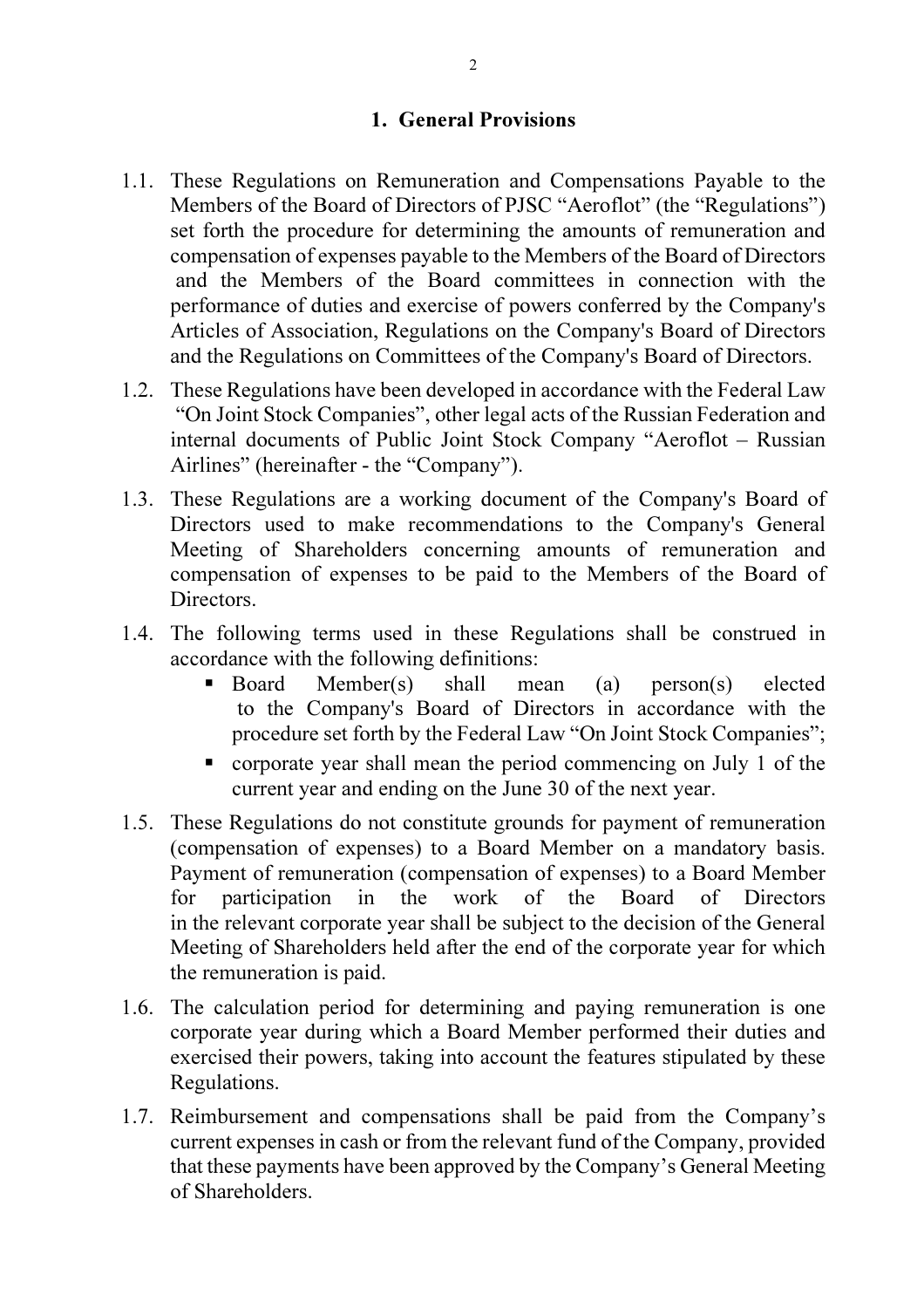1.8. The Company as a tax agent independently shall calculate, withhold and pay personal income tax occurring in relating to the payment of remuneration and compensations paid to the Board Members.

# 2. Restrictions on Payment of Remuneration

- 2.1. Remuneration shall not be accrued or paid to any Board Member (including the Chairman of the Company's Board of Directors) who is prohibited from participating in the activities of a governing body of a commercial organization on a paid basis or is subject to other restrictions on receiving payments (remuneration and compensation of expenses) from commercial organizations under the current legislation of the Russian Federation.
- 2.2. In the event that the prohibition or restriction on receiving payments from commercial organizations on the grounds provided for by the legislation of the Russian Federation is lifted, remuneration and compensations shall be accrued and paid to such Board Member starting from the date when the Company is notified by the Board Member that the prohibition or restriction has been lifted in the manner provided by these Regulations.
- 2.3. Remuneration shall not be accrued or paid to any Board Members (including Chairman of the Company's Board of Directors) who are members of the Company executive bodies (General Director, Executive Board of the Company).
- 2.4. A Board Member may waive the remuneration stipulated herein, in whole or in part, by sending a relevant statement to the Company's General Director.

Once the written statement provided in Clause 2.4 hereof has been filed by a Board Member, further payment of all types of remuneration to that Board Member shall only be made with their written consent.

### 3. Remuneration to the Board Members

- 3.1. Remuneration payable to a Board Member shall consist of a fixed component (including increments) and a variable component under the long-term incentive programme.
- 3.2. The fixed component of remuneration for a corporate year shall be determined by summing up the basic fixed component and increments for performing additional functions (chairmanship of the Board of Directors, leadership of a Board committee, membership in a Board committee).
- 3.3. The maximum size of the fixed basic portion shall be set at 6 000 000 (Six millions) rubles per corporate year for all Board Members, including the Chairman of the Board of Directors.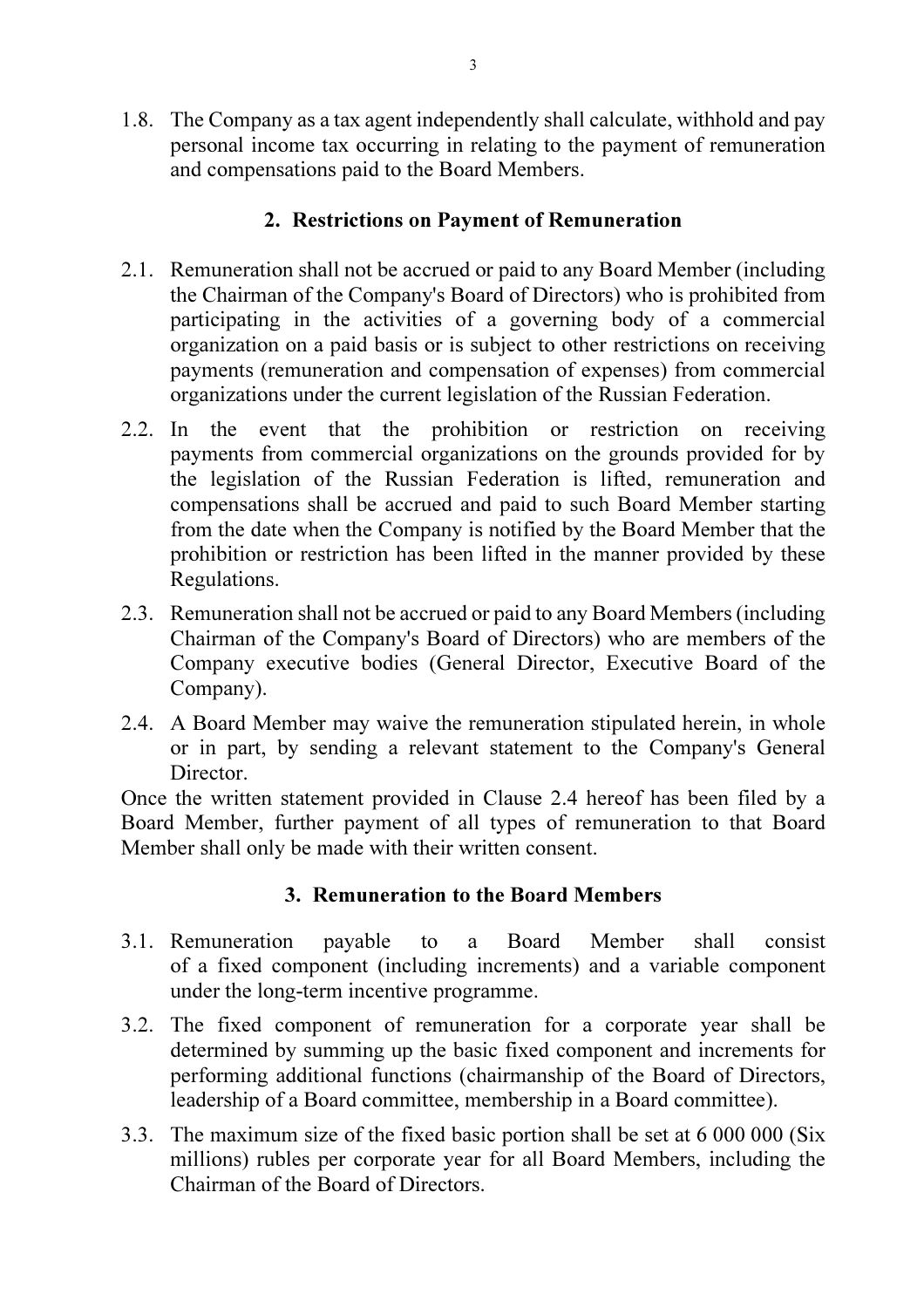3.4. The size of the basic fixed portion paid to the Board Members based on the results of the corporate year shall be determined by the following formula:

$$
B = B_M \times \frac{m}{n}
$$
, where:

B shall mean the size of the basic fixed portion paid to each Board Member for the corporate year;

 $B<sub>M</sub>$  shall mean the maximum size of the basic fixed portion, established in Clause3.3 hereof;

m shall be the number of the Board meetings during the relevant corporate year (regardless of the form in which they were held) in which a Board Member took part (physical presence, video and conference presence, written opinion, participation in absentee voting);

n is the total number of meetings held by the Board of Directors during the relevant corporate year (regardless of the form in which they are held).

- 3.5. Increments for the performance of additional functions shall be set as a percentage of the basic fixed portion. The following increments are set for chairmanship of the Board of Directors, membership in a Board committee and leadership of a Board committee during a corporate year:
	- 3.5.1. 20 percent from the basic fixed portion—the increment for membership in one committee of the Board of Directors; if a Board Member is a member of several Board committees, the increment is paid for participation in each Board which includes this Board Member;
	- 3.5.2. 33 percent from the bass fixed portion—the increment for the management of the Board of Directors committee; in this case, the increment for membership in this committee shall not be charged and paid;
	- 3.5.3. 50 percent from the bass fixed portion—the increment for the chairmanship of the Board of Directors.
- 3.6. The size of each increment paid to the Members of the Board of Directors of PJSC "Aeroflot" shall be determined by the following formula:

$$
H = B_M \times K_H \times \frac{m}{n}
$$
, where:

H shall mean the amount of the increment paid to a Board Member for performing an additional function in the corporate year;

 $B<sub>M</sub>$  shall mean the maximum size of the basic fixed portion, established in Clause3.3 hereof;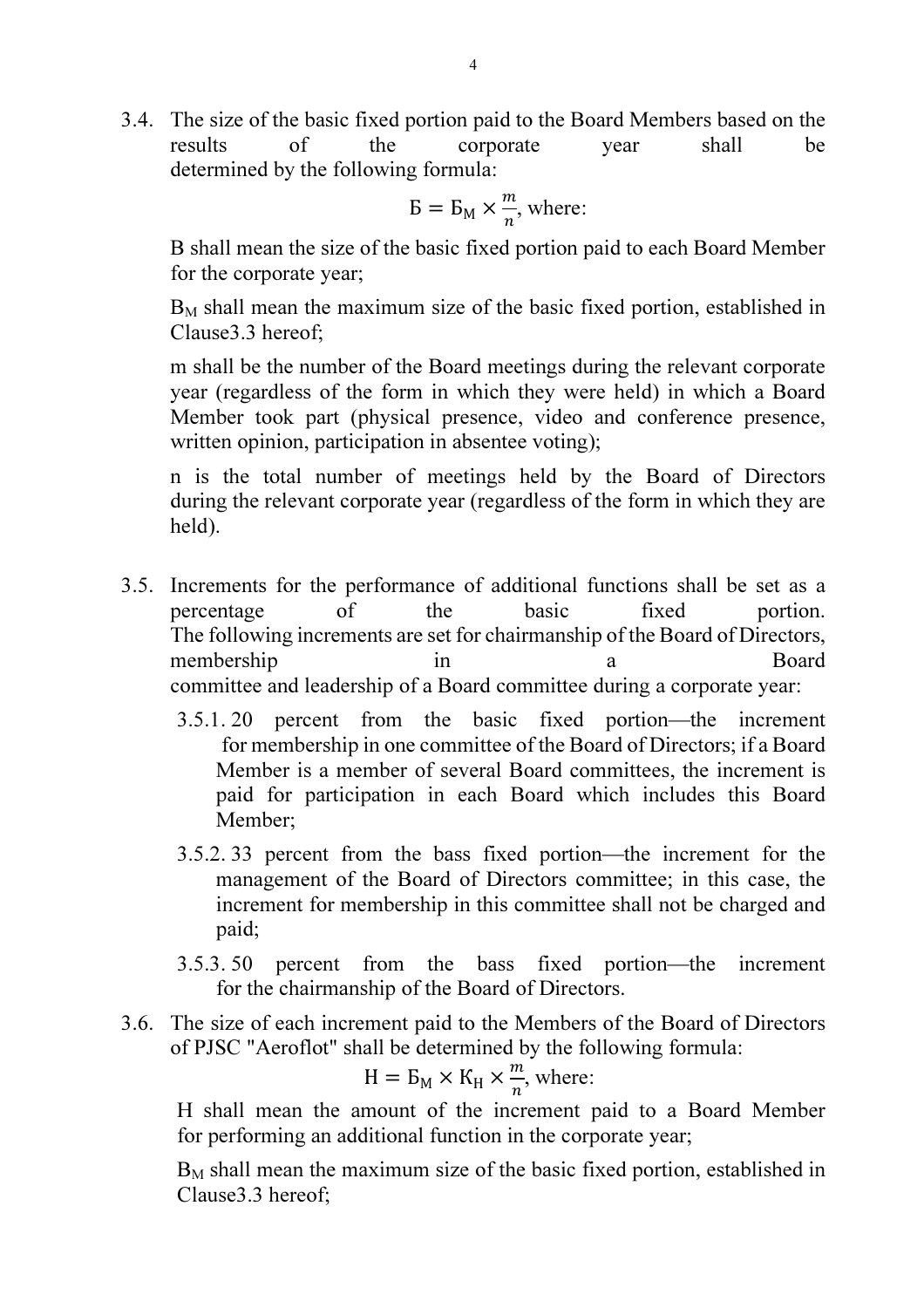$K_H$  shall mean the increment coefficient (in percent), determined according to Clause3.5 hereof;

m shall mean the number of meetings of the Board of Directors (in relation to determining the size of the increment for performing the functions of the Chairman of the Board of Directors) or the relevant committee of the Board of Directors (in relation to determining the amount of the increment for performing the functions of the committee head or a member of the committee of the Board of Directors) during the corporate year (regardless of the form of their holding), in which a Board Member took part (physical presence, presence via video and conferencing, presentation of a written opinion, participation in absentee voting);

n shall mean the total number of meetings held by the Board of Directors (in relation to determining the amount of the increment for performing the functions of the Chairman of the Board of Directors) or the relevant committee of the Board of Directors (in relation to determining the amount of the increment for performing the functions of the committee head or a member of the committee of the Board of Directors) during the corporate year (regardless of the form of their holding).

- 3.7. If a Board member participated in less than 50% of the Board meetings (was absent from physical meetings or video/teleconference meetings, did not submit an absentee ballot/written opinion), held during the period of their functions as a Board Member during the corporate year, the fixed component shall not be paid to the member.
- 3.8. If a Board Member who is a member of a Board committee the participated in less than 70% of the committee meetings (was absent from physical meetings or video /teleconference meetings, did not submit an absentee ballot/written opinion), held during the period of their functions as a Board Member during the corporate year, the increment for membership in/leadership of the committee shall not be paid to the member.
- 3.9. Remuneration for a corporate reporting year shall be paid to a Board Member within 30 calendar days from the date of the General Meeting of Company Shareholders that adopted the decision to pay remuneration to the Members of the Company's Board of Directors.

### 4. Payment of Compensations

4.1. A Board Member shall be compensated for expenses incurred in carrying out their duties and exercising their powers as a Member of the Board of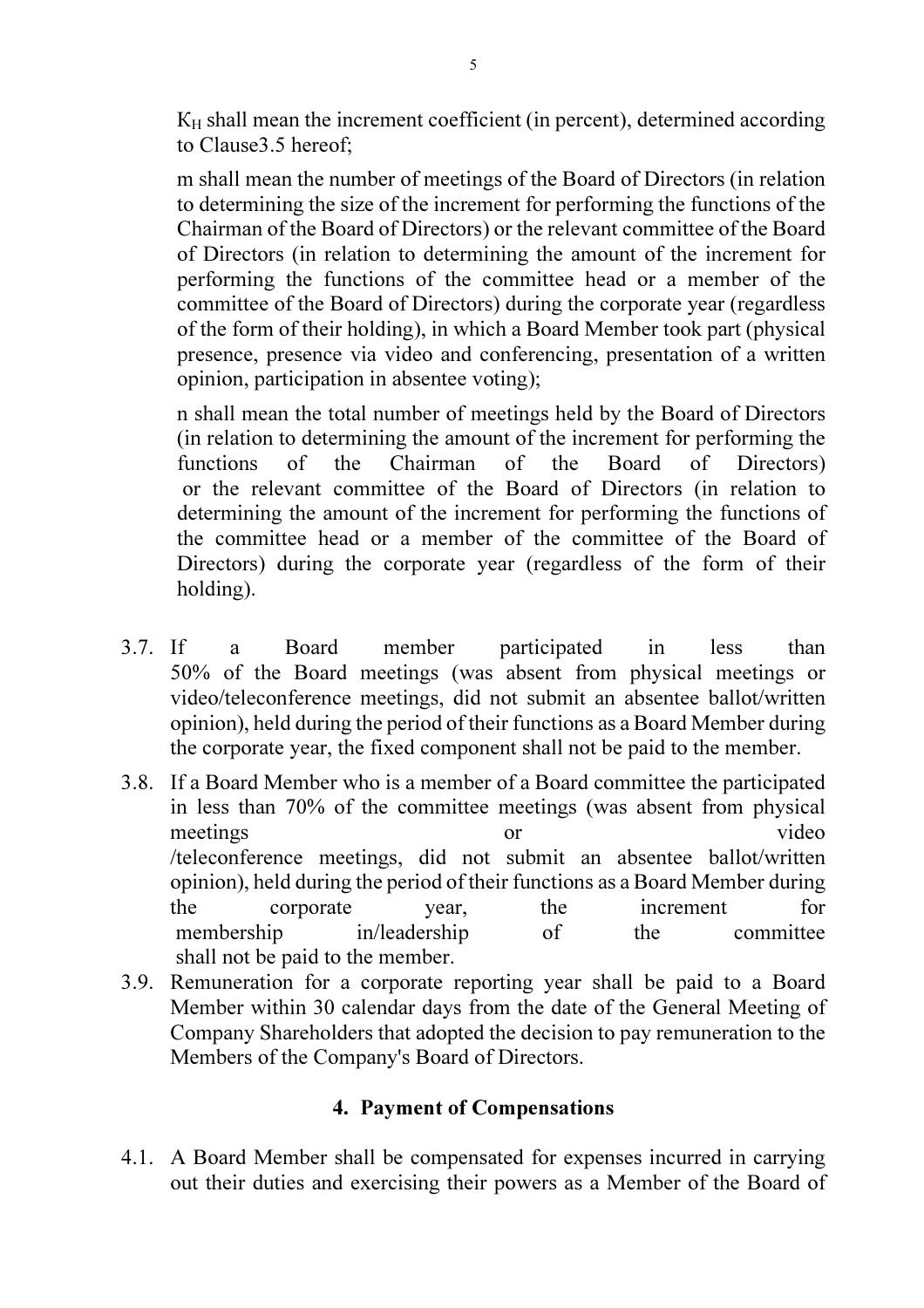Directors in the reporting corporate year based on documents evidencing the expenses actually incurred during that year, but not to exceed 180 thousands rubles per year, which represents about 3% of the basic fixed remuneration.

- 4.2. Compensation shall be paid within 30 calendar days from the date of the General Meeting of Shareholders that adopted the decision to pay compensation to the Members of the Company's Board of Directors.
- 4.3. A Board Member shall be granted the right to purchase airline tickets at corporate tariffs in the manner determined by the local regulatory documents of the Company.

### 5. The Long-Term Motivation Programme for members of the Board of Directors of PJSC "Aeroflot" (the "Long-Term Programme") for the period from January 1, 2016 to September 30, 2018

The goal of the Long-Term Programme from January 1, 2016 to September 30, 2018 is to bring together the interests of the Company and its shareholders with those of the Members of the Board of Directors by entitling the Board Members as participants in the Long-Term Programme to receive a cash bonus linked to the dynamics of the Company capitalization on the stock market, achievement of the target capitalization level, as well as the market capitalization dynamics of the key international competitor airlines. The target of the Long-Term Programme is to achieve the defined target Company capitalization.

With due regard to the fact that the updated Strategy of the Aeroflot Group up to 2023 provides a "stressful" scenario with the priority for active implementation of infrastructure projects and the priority of operating indicators rather than financial, achievement (as compared to the previous Aeroflot Group Strategy ) for 2019-2020, the Long-term Motivation Programme for the members of the Board of Directors of PJSC Aeroflot ends up on 30.09.2018.

### 5.1. Format, Scope and Terms of the Long-Term Programme

- 5.1.1. The format of the Long-Term Programme represents cash remuneration linked to the dynamics of the Company capitalization on the stock market, achievement of the target capitalization level and the capitalization dynamics of the key international competitor airlines.
- 5.1.2. The Company target capitalization and the scope, duration, terms and indicators of the Long-Term Programme for the relevant period are set out in Appendix No.1 hereto.
- 5.1.3. The Long-Term Programme is based on the following two indicators:

Indicator 1: the Company capitalization increase for the relevant year The weight of Indicator 1 is 50%. The methodology for calculating Indicator 1 is provided in Appendix No. 2 hereto.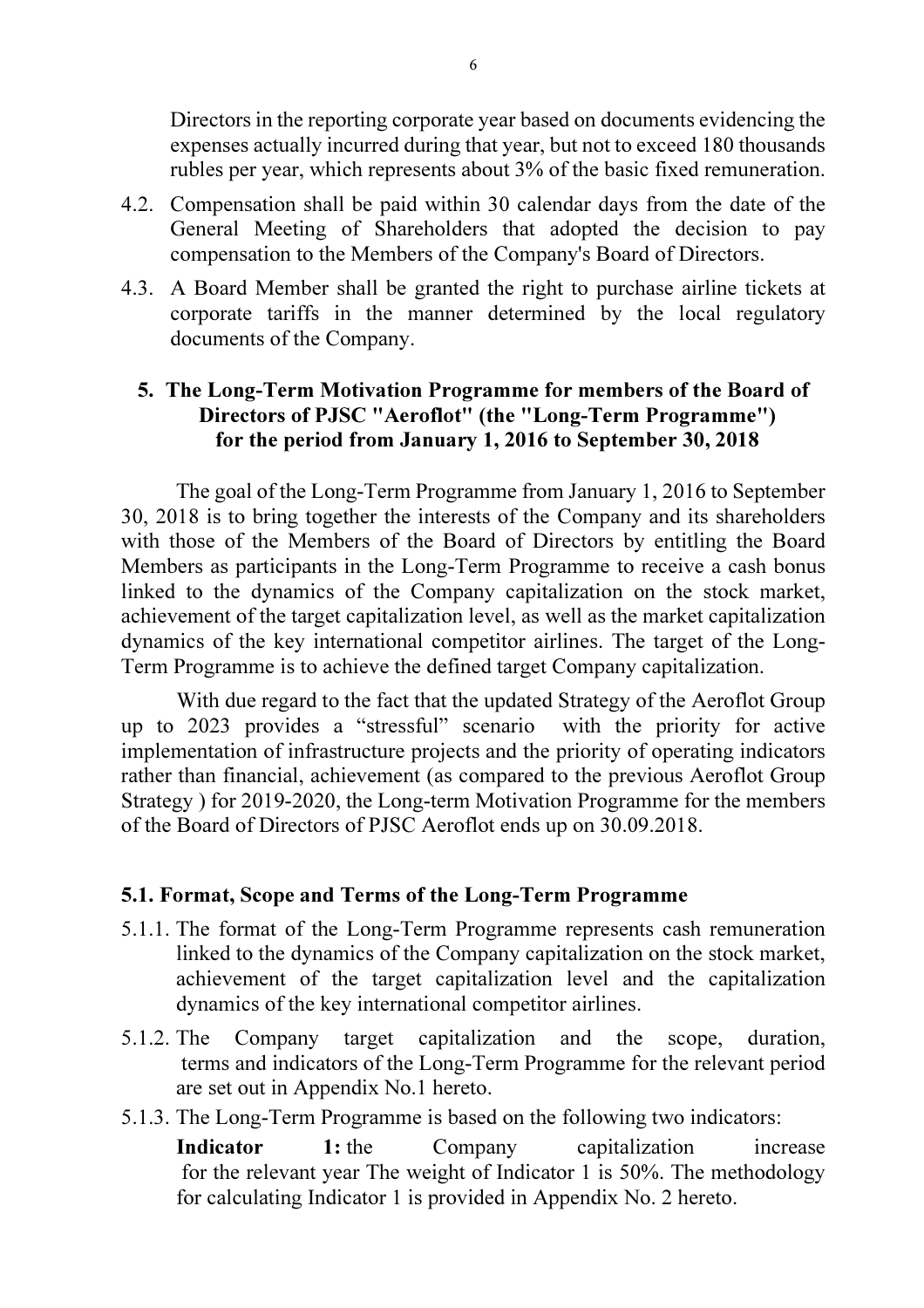Indicator 2 place occupied by PJSC "Aeroflot" within the group of five competitors in terms of the Company capitalization dynamics in the relevant year (Appendix No. 3). The weight of Indicator 2 is 50%. Indicator 2 is included only when the positive capitalization dynamics of PJSC "Aeroflot". The methodology for calculating Indicator 2 is provided in Appendix No. 2 hereto.

# 5.2. Mechanism of Remuneration Pool Payment under the Long-Term Programme

- 5.2.1. One third of the accrued remuneration pool for the relevant interim period specified in Clause 2 of Appendix 1 shall be paid to the Board Members at the end of the interim period in accordance with Clause3.9 hereof.
- 5.2.2. Two thirds of the accrued remuneration pool for the relevant interim period specified in Clause 2 of Appendix 1 shall not be paid, deferred until the expiration of the Long-Term Programme and is paid when the conditions specified in Appendix No. 1 and in accordance with Clause3.9 hereof.

# 5.3. Mechanism for Distribution of the Remuneration Pool under the Long-Term Programme among Participants

- 5.3.1. The portion of the remuneration pool payable to participants in the Long-Term Programme for the interim period shall be distributed among the current Board Members in proportion to the actual amount of their fixed remuneration determined in accordance with Section 3 hereof for the reporting corporate year (interim period).
- 5.3.2. If at the end of the Long-Term Programme (September 2018) the target size of market capitalization specified in Appendix No. 1 hereto has not been reached, then all payments deferred at the end of the Programme shall not be paid.
- 5.3.3. If at the end of the programme (September 2018) the established target size of market capitalization is reached, the Company's General Meeting Shareholders approves the final remuneration pool (amount), which shall be paid to the Board members in proportion to the actual amount of their fixed remuneration for the period from July 1, 2016 to June 30, 2017, determined in accordance with Section 3 hereof.

### 5.4. Miscellaneous

5.4.1. In the event of force majeure situations that are beyond the control of participants in the Long-Term Programme and which make it impossible to achieve the target indicators (for example, hostilities, natural disasters, revolutions, etc.), the Board of Directors may initiate a revision of the composition of target indicators and/or their target values based on changes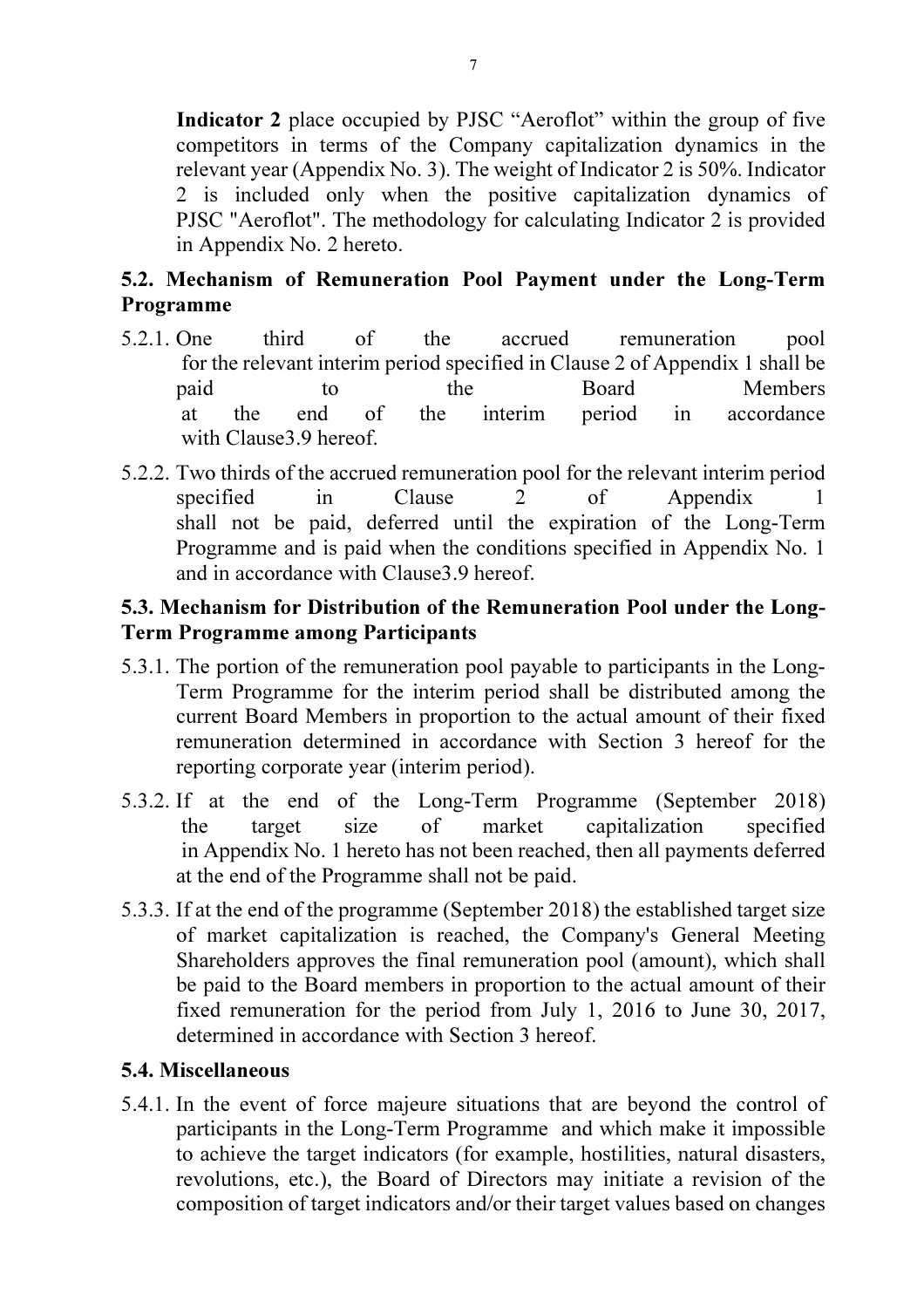in forecasts for the Company's development and submit them for approval to the Company's General Meeting of Shareholders.

- 5.4.2. In case a Board Member is not elected for the next term or their powers are terminated early, they shall be entitled to receive the payments deferred until the end of the Long-Term Programme (deferred remuneration) in accordance with Clause 5.3.3. hereof.
- 5.4.3. If a Board member participated in less than 50% of the meetings held by the Board of Directors (was absent from physical meetings or video/teleconference meetings, did not submit an absentee ballot/written opinion) during the period when they performed the duties and exercised the powers stipulated by the Company Articles of Association, Regulations on the Company's Board of Directors and the Regulations on Committees of the Company's Board of Directors of the, they shall not be paid remuneration under the Long-Term Programme.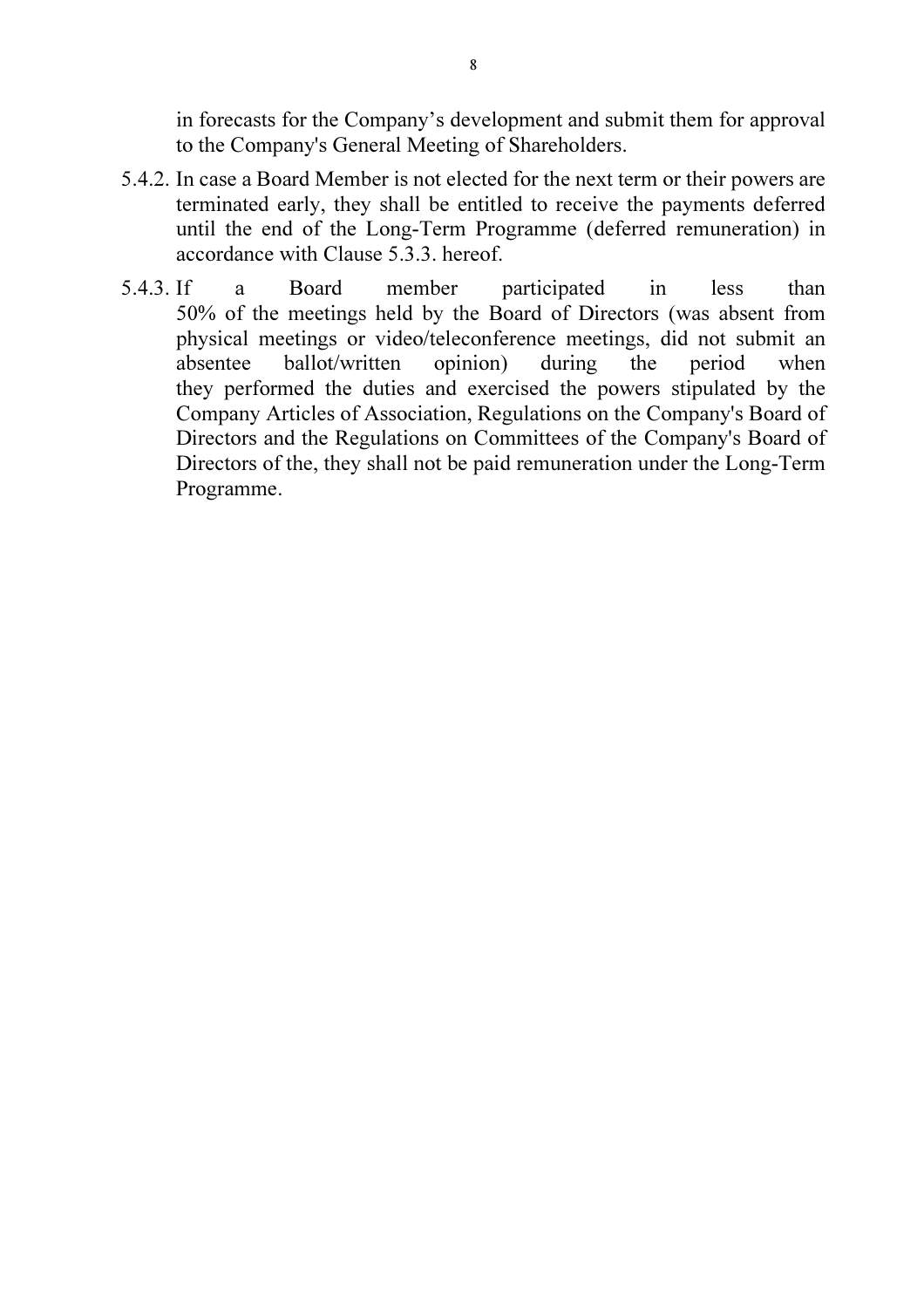The goal of the Long-Term Programme of motivation of the Members of the Board of Directors for a period from January 1, 2019 to December 31, 2020 is to bring together the interests of the Company and its shareholders with those of the Members of the Board of Directors by authorizing the Board Members as the participants in the Long-Term Programme to receive a cash bonus linked to achievement of the strategic targets and execution of the tasks as set by Aeroflot Group Strategy by 2023 and Long-term Development Programme of Aeroflot Group for 2019-2023.

#### 6.1. Terms and definitions

- 6.1.1. Long-term Motivation Programme for the members of the Board of Directors  $(LMP)$  – a set of factual and legal measures taken by the Company in order to grant the right to receive monetary remuneration to the members of the Board of Directors due to the personal participation of the members of the Board of Directors in terms of achievement of the strategic targets and execution of the tasks as set by the Aeroflot Group Strategy up to 2023 and the Long-Term Development Program of the Aeroflot Group for 2019-2023.
- 6.1.2. LMP duration –a two calendar year-period: from January 1, 2019 up to December 31, 2020.
- 6.1.3. Interim Period–a one calendar year-period: from January 1, 2019 up to December 31, 2019.
- 6.1.4. LMP indicators key performance efficiency indicators of Longterm Motivation Programme reflecting the success in implementation of the strategic targets and objectives as set for the Interim Period and the LMP duration in accordance with the Aeroflot Group Strategy by 2023 and the Long-Term Development Programme of the Aeroflot Group for 2019-2023. The amount of remuneration of the members of the Board of Directors of the Company under the LMP depends on the results of implementation of the LMP Indicators.
- 6.1.5. Target amount of remuneration under the LMP the remuneration under the LMP, which may be paid to a member of the Board of Directors for the Interim period or following the results of the LMP duration, respectively, subject to performance of the LMP Indicators for the respective period at the target level.
- 6.1.6. **Target LMP Indicator** is set for each of the LMP Indicators for the Interim period and for the LMP duration – the expected value of the LMP Indicator planned to be achieved based on the Interim Period and the LMP duration and determined based on the consolidated budget of the Aeroflot Group approved by the Board of Directors of Aeroflot PJSC for the respective period.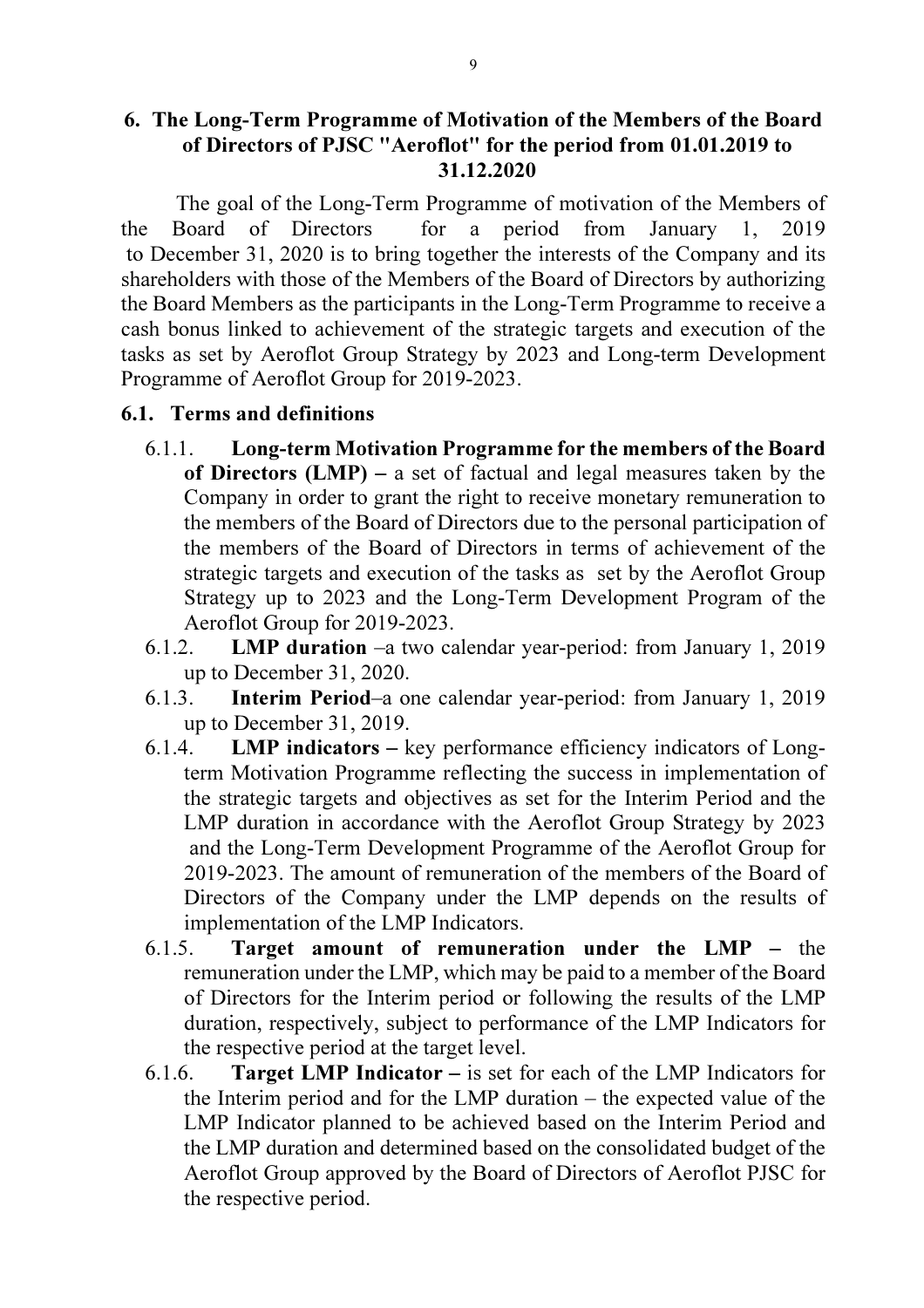- 6.1.7. Weight of an Indicator the share  $(\%)$  of the Target amount of Remuneration under the LMP depending on the performance of the LMP Indicator. The total of the weights of all LMP indicators constitutes 100%.
- 6.1.8. Actual value of LMP Indicator the actual value of the LMP Indicator achieved during the Interim Period or the LMP duration determined based on Aeroflot Group consolidated financial statements under IFRS standards, Aeroflot Group budget performance reports based on the Interim Period or the LMP duration, respectively.

#### 6.2. Form, reasons and frequency of remuneration payments under LMP

- 6.2.1. The form of remuneration within the framework of the LMP is a monetary reward, the amount of which is determined in accordance with clauses 6.3-6.4 of the present Regulation based on the Performance of Indicators specified in cl. 6.2.2 of the present Regulation.
- 6.2.2. The following three indicators shall constitute the basis for determining the amount of remuneration under the LMP:
	- 6.2.2.1. Indicator  $1$  Passenger traffic of the Aeroflot Group. The weight of the Indicator 1 is 35%.
	- 6.2.2.2. Indicator  $2 -$  the Share of International transit in general passenger traffic of the Aeroflot Group. The weight of the Indicator 2 is 45%.
	- 6.2.2.3.Indicator 3 Transportation Profitability (RASK) for Aeroflot Group. The weight of the Indicator 3 is 20%.

Methodology for determining the Performance Level for each LMP Indicator is established in Appendix No. 4 to the present Regulation.

6.2.3. The Remuneration under the LMP may be paid to the members of the Board of Directors based on the results of the Interim period and the results of the LMP duration.

### 6.3. The mechanism for determining the amount of remuneration under the LMP for the Interim Period

- 6.3.1. The members of the Board of Directors who are actual members of the Board of Directors as of the end date of the Interim period, as well as the members of the Board of Directors who were the members of the Board of Directors during part of the Interim period, are authorized to receive remuneration under LMP for the Interim period.
- 6.3.2. Remuneration under the LMP for the Interim Period shall be calculated based on the results of the Interim Period with due regard to the Performance of Indicators specified in cl.6.2.2 of the present Regulation for the Interim Period.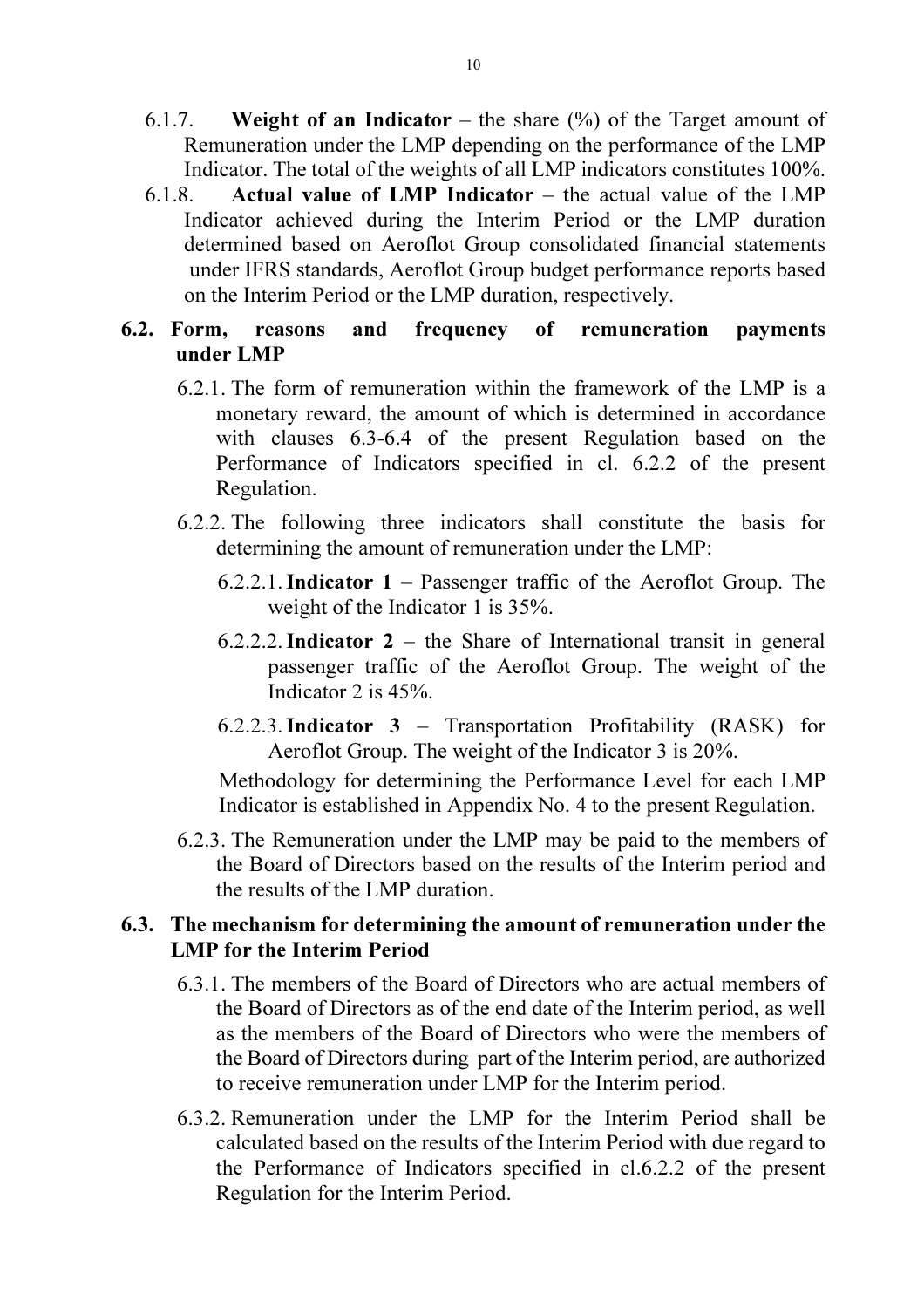6.3.3. The amount of remuneration under the LMP for the Interim Period shall be determined according to the following formula:

$$
\Pi B = \Pi B_{\rm II} \times K_{\rm H}
$$
, where:

ПВ – the amount of remuneration for a member of the Board of Directors for the Interim Period;

 $\Pi B_{II}$  – Target amount of the remuneration for a member of the Board of Directors under the LMP for the Interim Period; it shall be set in the amount equivalent to 100% (one hundred) per cent of the actual amount of the fixed part of the remuneration of a member of the Board of Directors for the Interim period determined in accordance with cl.6.3.4 of the present Regulation.

 $K_H$  – Final LMP Indicators Performance Index for the Interim Period. It shall be calculated based on the methodology specified in cl.6 of the Appendix 4 to the present Regulation.

6.3.4. The actual amount of the fixed part of remuneration to be paid to a member of the Board of Directors for the Interim Period shall be determined according to the following formula:

 $\Phi B_{KT1} \times K_{\kappa opp1} + \Phi B_{KT2} \times K_{\kappa opp2}$ , where:

 $\Phi B_{KT}$  – fixed part of remuneration to be paid to a member of the Board of Directors accrued for the corporate year during which the Interim Period began (hereinafter – "Corporate Year 1"), determined according to section 3 of the present Regulation;

 $\Phi B_{KT2}$  – fixed part of remuneration to be paid to a member of the Board of Directors accrued for the corporate year during which the Interim Period ended (hereinafter – "Corporate Year 2"), determined according to section 3 of the Regulation;

 $K_{\text{topp1}}$  – adjustment factor determined using the formula:

$$
\frac{t_1}{T_1}
$$
, where:

 $t_1$  – the period (in calendar days) during which a member of the Board of Directors performed functions in the Board of Directors within the framework of duration of the part of the Corporate year 1 that coincides with the Interim period;

 $T_1$ – the period (in calendar days) during which a member of the Board of Directors performed functions in the Board of Directors within the framework of overall duration of the Corporate year 1.

 $K_{\text{Kopp2}}$  – the adjustment factor determined in a similar way as  $K_{\text{topp1}}$  with respect to the fixed part of the remuneration accrued to a member of the Board of Directors for the Corporate Year 2.

6.3.5. Remuneration under the LMP for the Interim Period determined in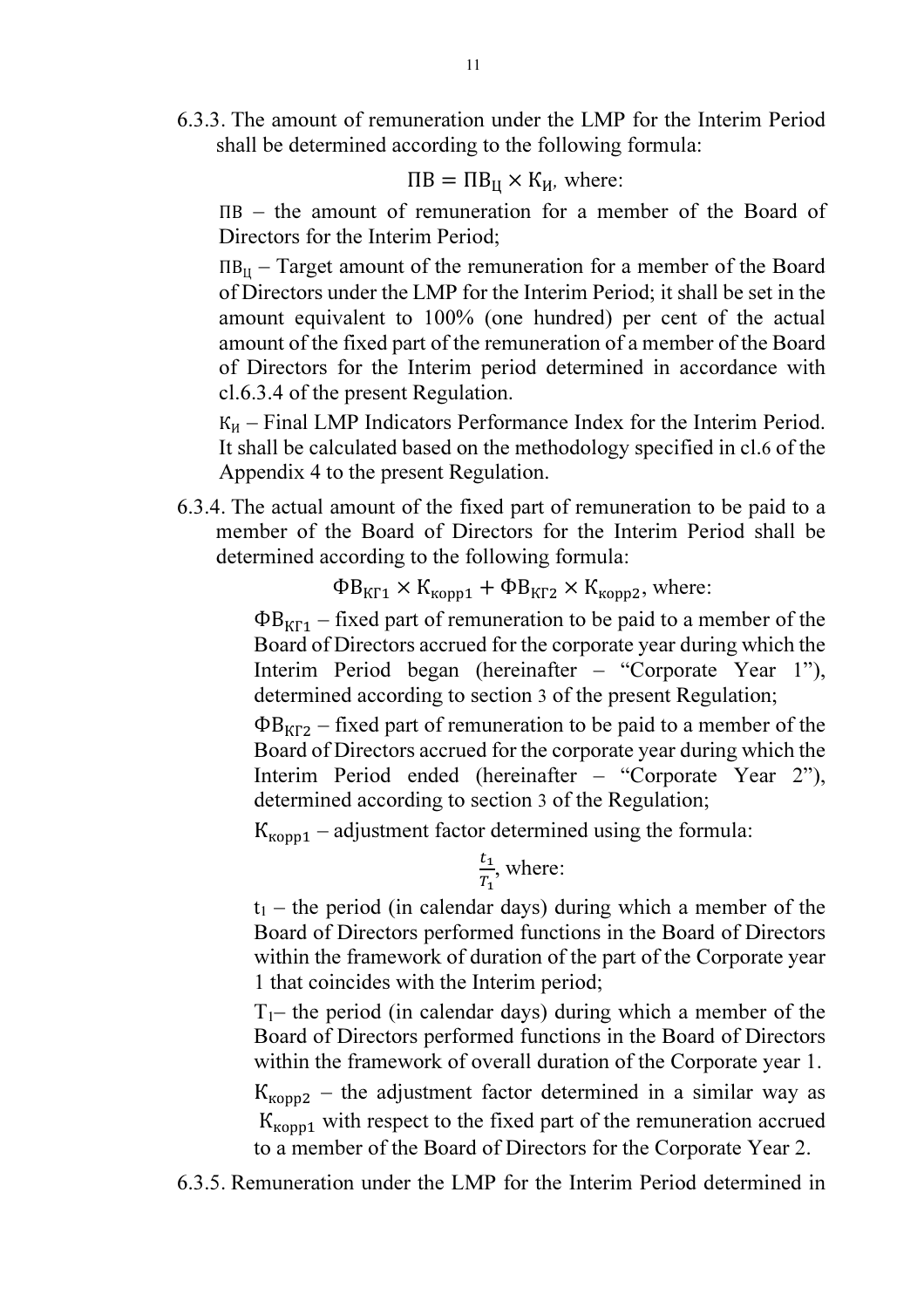accordance with cl.6.3.3 of the present Regulation shall be paid as follows:

- 6.3.5.1. two thirds of the amount of remuneration under the LMP calculated in accordance with cl.6.3.3of the present Regulation for the Interim period shall be paid to the members of the Board of Directors within 30 calendar days from the date of the General Shareholders Meeting, where the decision to make a payment was adopted;
- 6.3.5.2. one third of the amount of remuneration under the LMP calculated in accordance with cl.6.3.3 of the present Regulation for the Interim period is deferred until the end of the LMP duration and forms part of the Final remuneration under LMP determined based on the results of the performance of the LMP Indicators for the LPM duration.

#### 6.4. The mechanism for determining the Final remuneration under LMP

6.4.1. The mechanism for determining the Final remuneration under LMP is calculated at the end of the LMP duration with regard to the level of LMP Indicators Performance specified in cl.6.2.2 of the present Regulation using the following formula:

$$
HB = MB_{\rm II} \times K_{\rm H} - 2/3 \times \Pi B
$$
, where:

ИВ – Final remuneration of a member of the Board of Directors under the LMP;

 $MB_{\text{II}}$  – Target final remuneration of a member of the Board of Directors under the LMP; it shall be set in the amount equivalent to 100% (one hundred) per cent of the actual amount of the fixed part of the remuneration of a member of the Board of Directors for the LMP duration determined in accordance with cl.6.4.1.2 of the present Regulation.

 $K_H$  – target LMP Indicators Performance Index for the LMP duration determined based on the formula according to cl.6 of Appendix 4 to the present Regulation.

PV – the amount of remuneration for the Interim Period under the LMP determined in accordance with cl.6.3.3 of the present Regulation. If the decision to pay remuneration for the Interim period under the LPM in accordance with cl.6.3.5.1 of the present Regulation was not adopted by the General Meeting of Shareholders of the Company, the PV value shall be deemed to be equal to zero.

6.4.1.1. The Final remuneration under the LMP determined in accordance with cl.6.4.1 of the present Regulation includes the deferred part of the remuneration under the LMP for the Interim Period determined in accordance with cl.6.3.5.2 of the present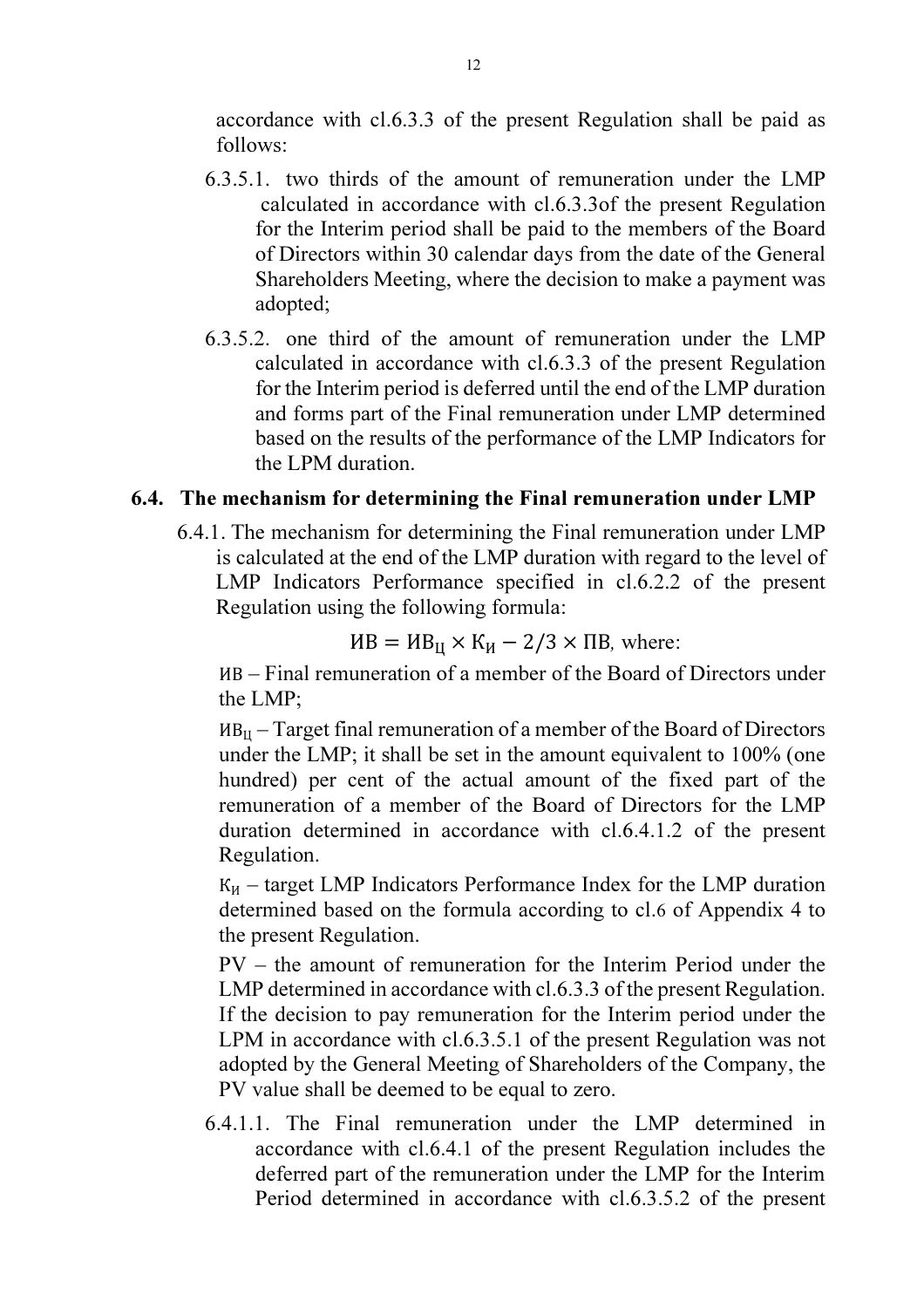Regulation. If the amount of the final remuneration under the LMP for the Interim Period exceeds the amount of Final Remuneration under the LMP determined in accordance with cl.6.4.1 of the present Regulation, the payment of remuneration at the end of the LMP duration shall be made in the amount equal to Final Remuneration under the LMP determined in accordance with cl.6.4.1 of the present Regulation.

- 6.4.1.2. The fixed part of the remuneration accrued for the LMP duration shall be determined in a similar way as the amount of the fixed part of the remuneration for the Interim Period specified in cl.6.3.4 of the present Regulation.
- 6.4.2. If the amount of the Final remuneration of the member of the Board of Directors under the LMP determined in accordance with cl.6.4.1 of the present Regulation is less than zero or equal to zero, then Final Remuneration under the LMP shall not be paid to such a member of the Board of Directors.
- 6.4.3. The members of the Board of Directors who were the actual members of the Board of Directors as of the end of the LMP duration, as well as the members of the Board of Directors who have been authorized to receive the Final remuneration under the LMP according to cl. 6.5.2 - 6.5.4 of the present Regulation shall be entitled to receive the Final Remuneration under the LMP
- 6.4.4. The Final remuneration under the LMP shall be paid to the members of the Board of Directors within 30 calendar days from the General Meeting of the Company Shareholders where the decision on the payment of the Final remuneration under the LMP to the members of the Board of Directors was adopted.

#### 6.5. Miscellaneous

- 6.5.1. In case of the change in the strategic priorities of the Company caused by the influence of external factors, including when the Company's shareholder makes decisions in relation to the Company resulting in the change in the Aeroflot Group's Long-term Development Programme for 2019-2023, and/or the impossibility of meeting the established LMP Indicators due to the irrelevance of its conditions, the Board of Directors may initiate a review of the LMP conditions and parameters, including the composition of the Indicators and/or their Target Values, based on the changed forecasts of the Company's development and submit the decision for approval by the General Meeting of Shareholders of the Company.
- 6.5.2. In case of introduction of a new member to the Board of Directors after commencement of the LMP duration, such a member of the Board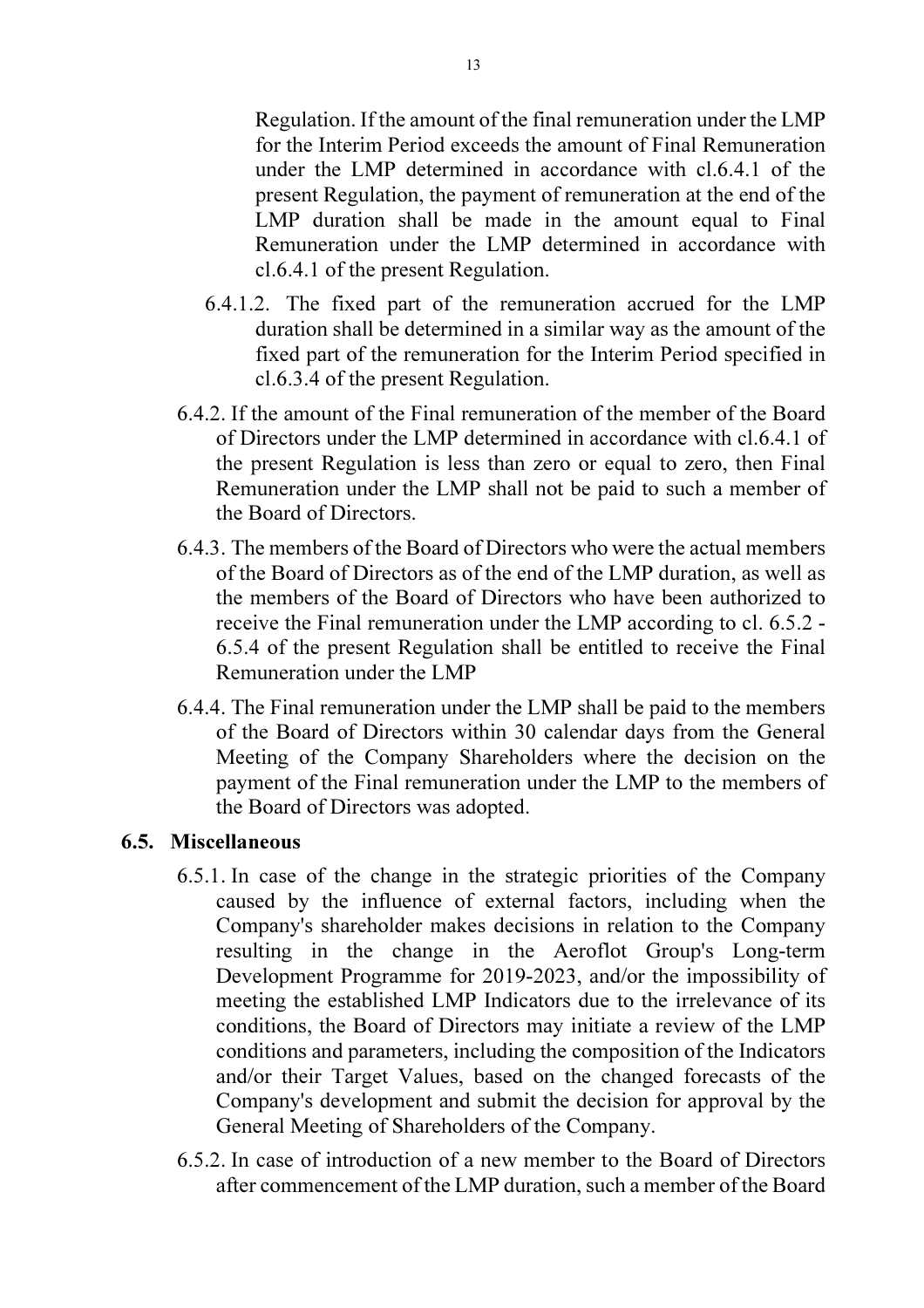of Directors shall be authorized to receive remuneration under the LMP. The amount of remuneration shall be determined in accordance with conditions of the present Regulation.

- 6.5.3. In case a member of the Board of Directors has not been elected for a next term within the LMP duration, as well as in case of early termination of his/her powers during the LMP duration, such a member of the Board of Directors retains the right to receive:
	- 6.5.3.1. Remunerations under the LMP for the Interim Period determined in accordance with cl.6.3.3 of the present Regulation, if such a member of the Board of Directors was, in full or in part, included in the composition of the Board of Directors during the Interim period, in the amount as envisaged in cl.6.3.5.1 of the present Regulation;
	- 6.5.3.2. Final Remuneration under the LMP determined in accordance with cl.6.4 of the present Regulation.
	- 6.5.3.3. The remuneration under the LMP shall be paid to such a member of the Board of Directors simultaneously with the payment of the remuneration under the LMP for the respective period to the rest of the members of the Board of Directors.
- 6.5.4. In case of death of a member of the Board of Directors, his/her successors (heirs) shall retain the right to receive remuneration under the LMP. The amount of the remuneration shall be determined in a similar order as specified in cl.6.5.3 of the present Regulation. Payment of remuneration under LMP to the successors of such a member of the Board of Directors shall be carried out in compliance with the procedure and the terms established by the legislation on inheritance.
- 6.5.5. If a member of the Board of Directors participated in less than 50% of the meetings of the Board of Directors (physical absence, absence of video conferencing and other conferencing, absence of absentee voting/written opinion) in the total number of meetings of the Board of Directors held during the period of [performance of his/her duties and exercising the powers as stipulated by the Charter of the Company, the Regulation on the Board of Directors of the Company and the Regulations on the Committees of the Board of Directors of the Company during the Interim period or during the LMP duration, the remuneration under LMP (remuneration under LMP for the Interim period and Final remuneration under LMP, respectively) shall not be paid to such a member of the Board of Directors.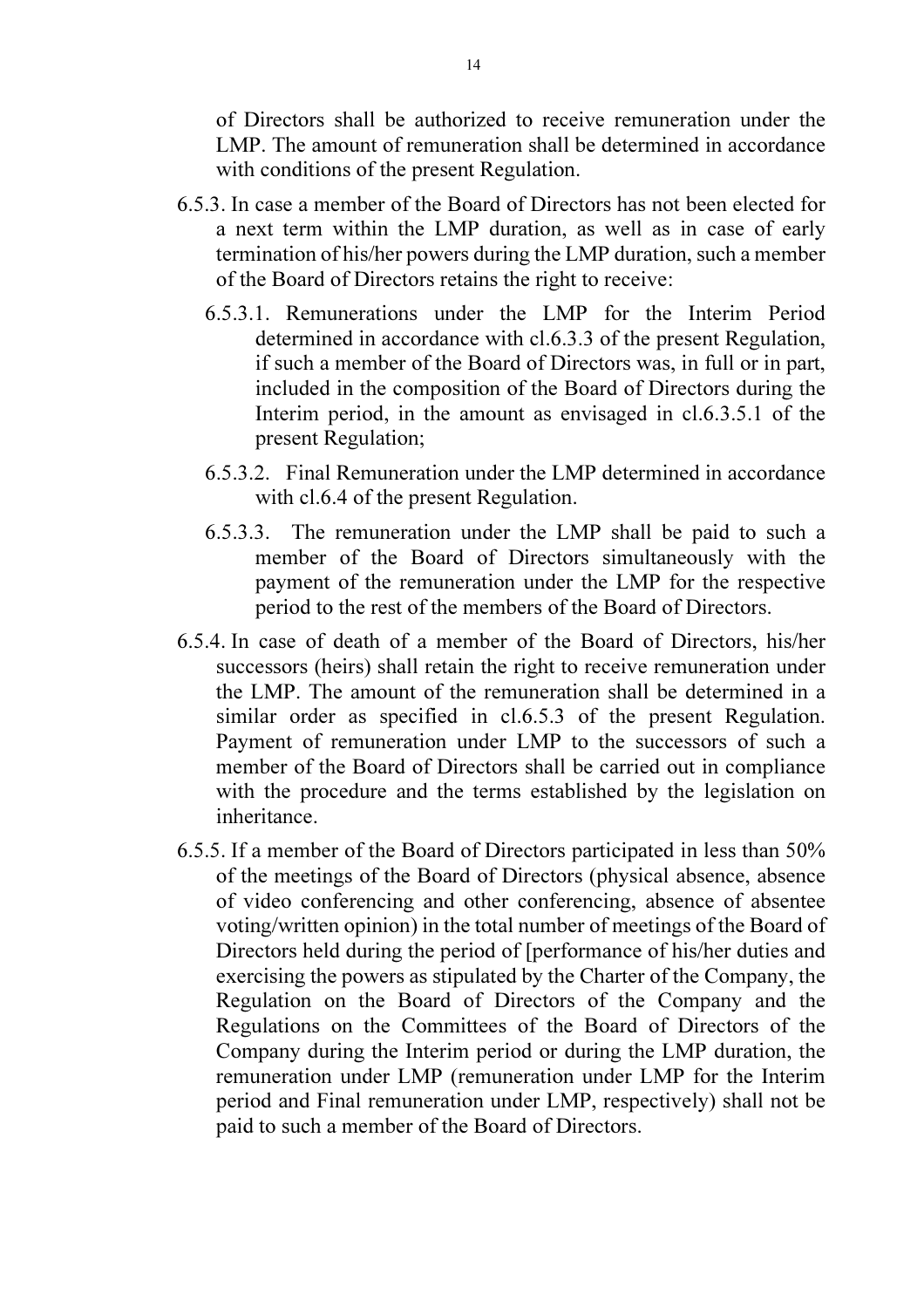#### 7. Final Provisions

- 7.1. These Regulations shall enter into force on the date of their approval by the General Meeting of Shareholders of PJSC "Aeroflot" and apply to relations arising since September 30, 2017.
- 7.2. These Regulations shall be effective until the complete fulfillment of obligations hereunder or declare they terminated in accordance with the decision of the General Meeting of Shareholders of PJSC "Aeroflot".
- 7.3. The General Shareholders Meeting of PJSC "Aeroflot", Board of Directors of PJSC "Aeroflot" and the General Director of PJSC "Aeroflot" in order to implement the conditions of these Regulations are entitled to take appropriate decisions and approve relevant materials and documents directly related to the conditions and procedure for implementing these Regulations, within their competence.
- 7.4. In the event of situations in which actions are not regulated by these Regulations, or in which ambiguous interpretation of certain paragraphs of these Regulations is possible, the decision on the application of these Regulations is taken by the General Meeting of Shareholders of PJSC "Aeroflot".
- 7.5. In order to implement these Regulations, PJSC "Aeroflot" organizes informing members of the Board of Directors about its conditions, as well as taking other actions necessary for the timely and proper fulfillment of the Company's obligations, approved by these Regulations, taking into account the specifics and restrictions established by current legislation.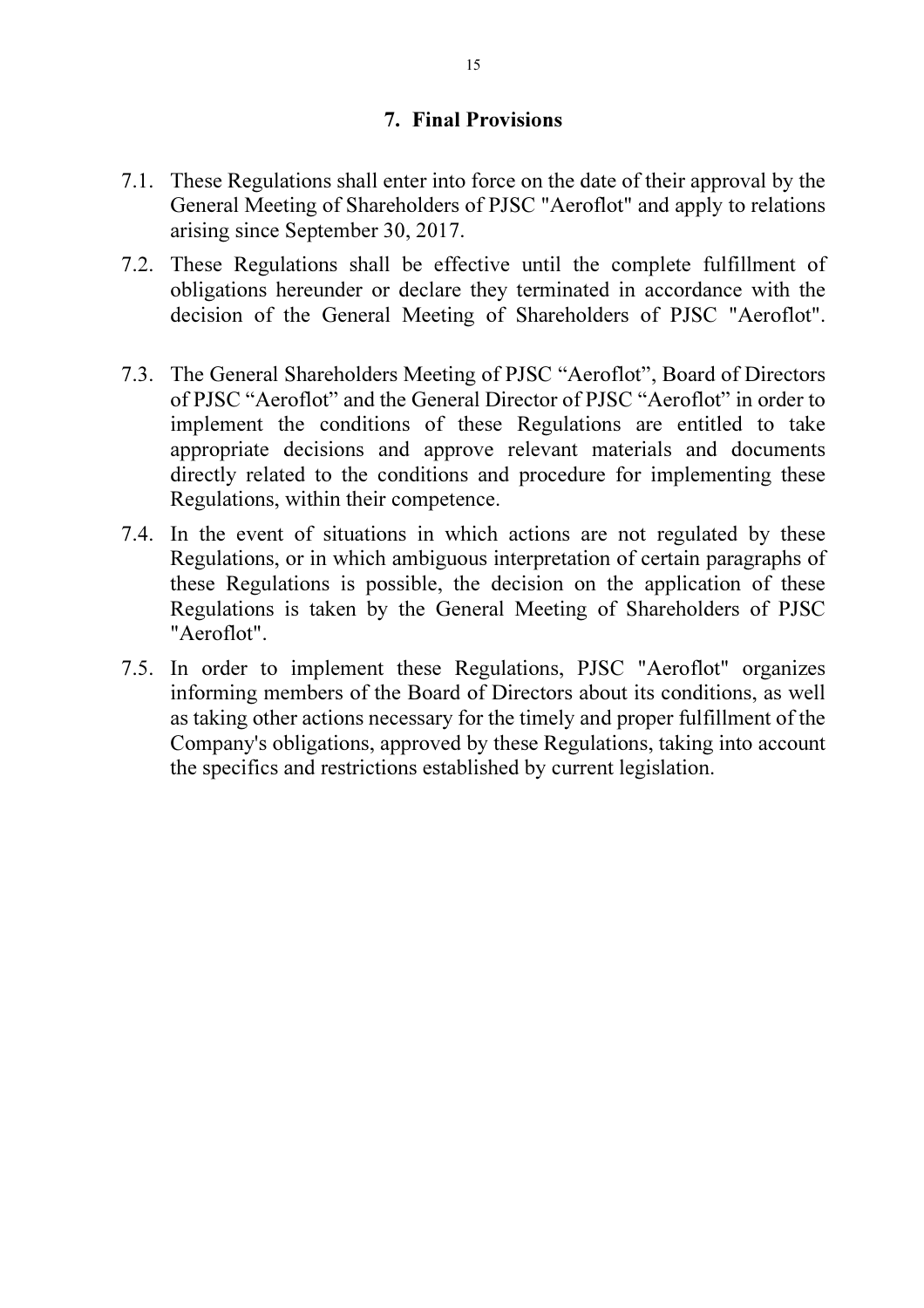Appendix No. 1 to the Regulations on Remuneration and Compensations Payable to the Members of the Board of Directors of PJSC "Aeroflot"

#### Target Capitalization, Scope, Duration, Terms and Indicators of the Long-Term Programme of PJSC "Aeroflot"

- 1. The target capitalization of PJSC "Aeroflot" for September 2018 shall be one hundred billion (100,000,000,000) rubles.
- 2. Duration of the Long-Term Programme: from January 1, 2016 to September 30, 2018 The programme is divided into four interim periods:
	- 1) January 1, 2016—June 30, 2016 (half a year)

2) July 1, 2016 – June 30, 2017 (year)

3) July 1, 2017 – June 30, 2018 (year)

- 4) July 1, 2018 September 30, 2018 (three months)
- 2. The total remuneration pool under the Long-Term Programme for members of the Board of Directors of PJSC "Aeroflot" shall be equal to 0.5% of the increase in the capitalization of PJSC "Aeroflot" for the duration of the Long-Term Programme (capitalization at the end of the programme minus capitalization at the beginning of the programme).
- 3. Capitalization at the beginning of the programme is determined as the volume weighted average closing price per share of PJSC "Aeroflot" on the first trading day occurring in the Long-Term Programme period multiplied by the total number of shares comprising the share capital of PJSC "Aeroflot" is set equal to sixty-two billion four hundred and sixteen million six hundred and nineteen thousand two hundred (62,416,619,200) rubles.
- 4. Capitalization at the end of the programme is determined as the volume weighted average closing price (vwap) per share of PJSC "Aeroflot" for September multiplied by the total number of shares comprising the share capital of PJSC "Aeroflot".
- 5. The deferred payments for each of the four interim periods shall be summed up and paid in a single tranche by decision of the General Meeting of the Company Shareholders only under the condition that the target capitalization of PJSC "Aeroflot" is reached in the amount of 100 billion rubles (vwap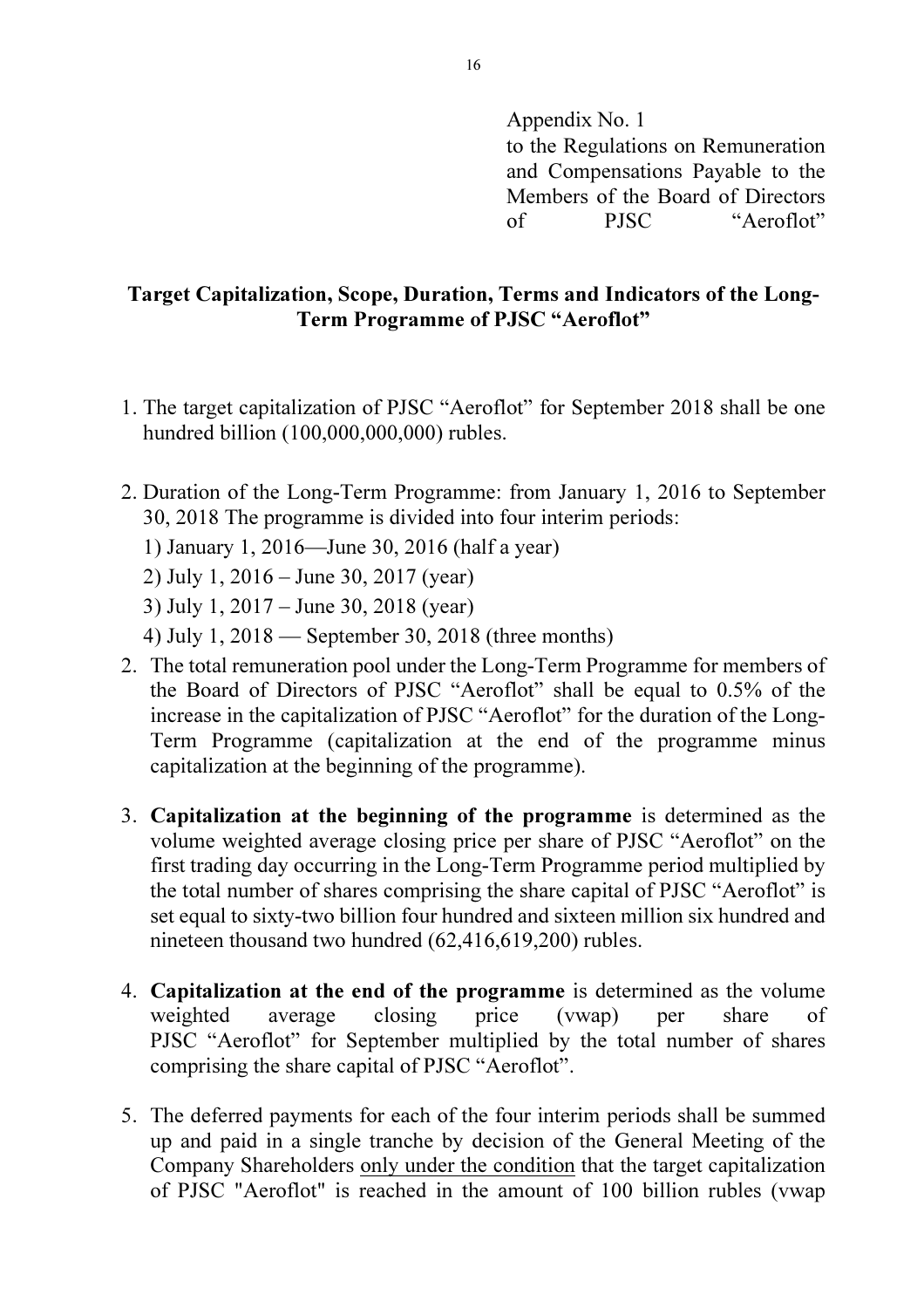September 2018) and the fulfillment of the conditions specified in Clause 2 of Appendix No. 1.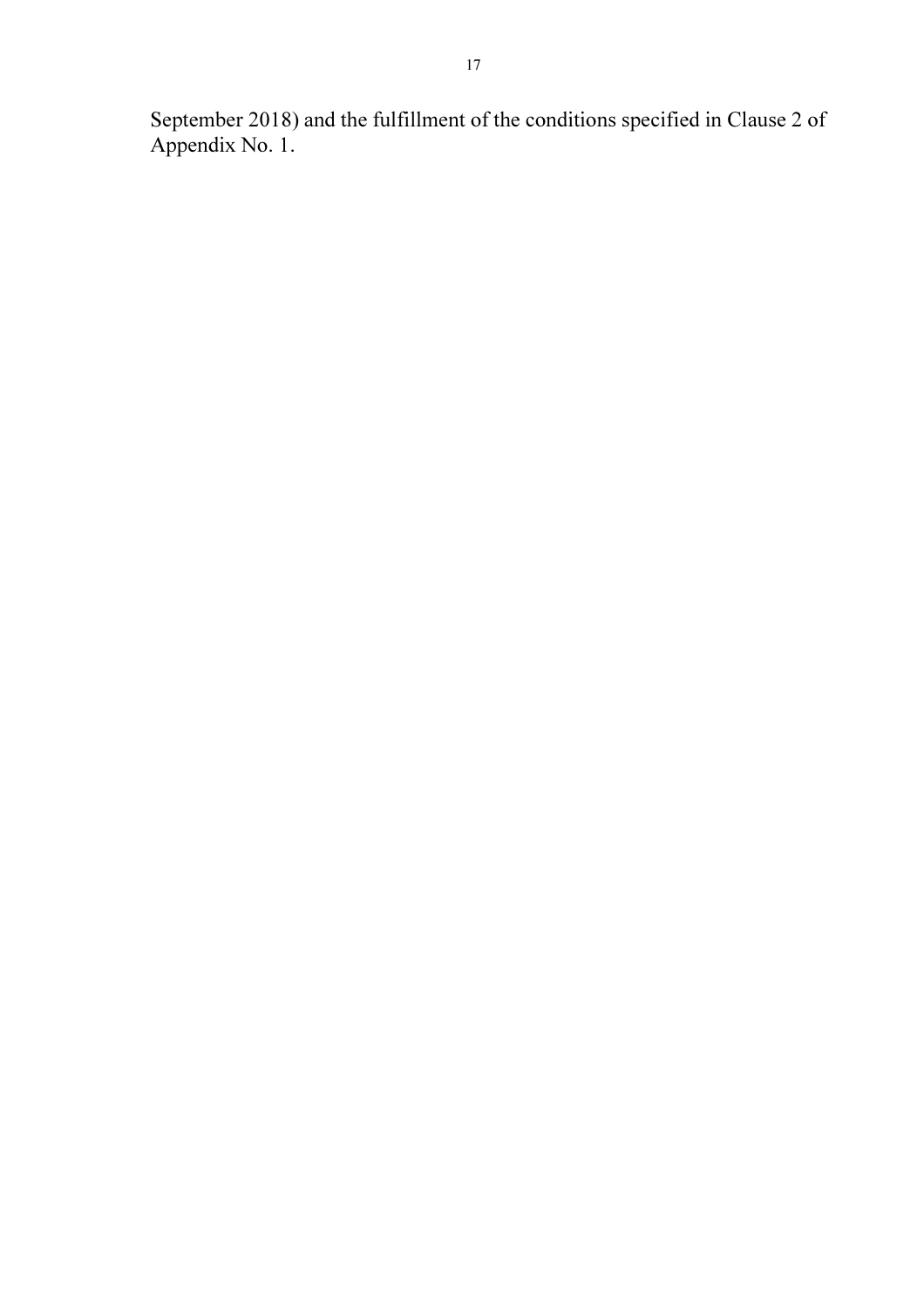Appendix No. 2 to the Regulations on Remuneration and Compensations Payable to the Members of the Board of Directors of PJSC "Aeroflot"

#### Mechanism of Remuneration Pool Accrual under the Long-Term Programme

1. Indicators of the Long-Term Programme shall be calculated according to the following methodology:

Indicator 1: actual increase in the capitalization of PJSC "Aeroflot" for the relevant year. It is calculated as the volume weighted average capitalization of PJSC "Aeroflot" (vwap) for the last calendar month of the relevant interim period of the Long-Term Programme minus the capitalization of

PJSC "Aeroflot" on the first trading day occurring in the relevant interim period.

Indicator 2: the place occupied by PJSC "Aeroflot" in the group of competitors

in terms of the Company capitalization dynamics for the interim period. It is calculated according to the formula below:

 $EV_{vwap\,$ jun  $EV_{0}$ ----------------------  $EV_0$ where:

 $EV_{vwan}$  is the volume-weighted average capitalization of the corresponding company (vwap) for the last calendar month of the corresponding intermediate period (or the last month) of the corresponding financial year of the Company.

 $EV<sub>0</sub>$  is the capitalization of the relevant company as of the first trading day occurring in the relevant financial year of the company.

The obtained values are arranged in descending order. Value of Indicator 2 is defined as the position occupied by PJSC "Aeroflot" in the series arranged in descending order. In case equal values are obtained for capitalization dynamics, the final place of PJSC "Aeroflot" in the group of competitors shall be resolved in favour of PJSC "Aeroflot".

2. The interim remuneration pool under the Long-Term Programme for each interim period shall be formed according to an ascending graduated scale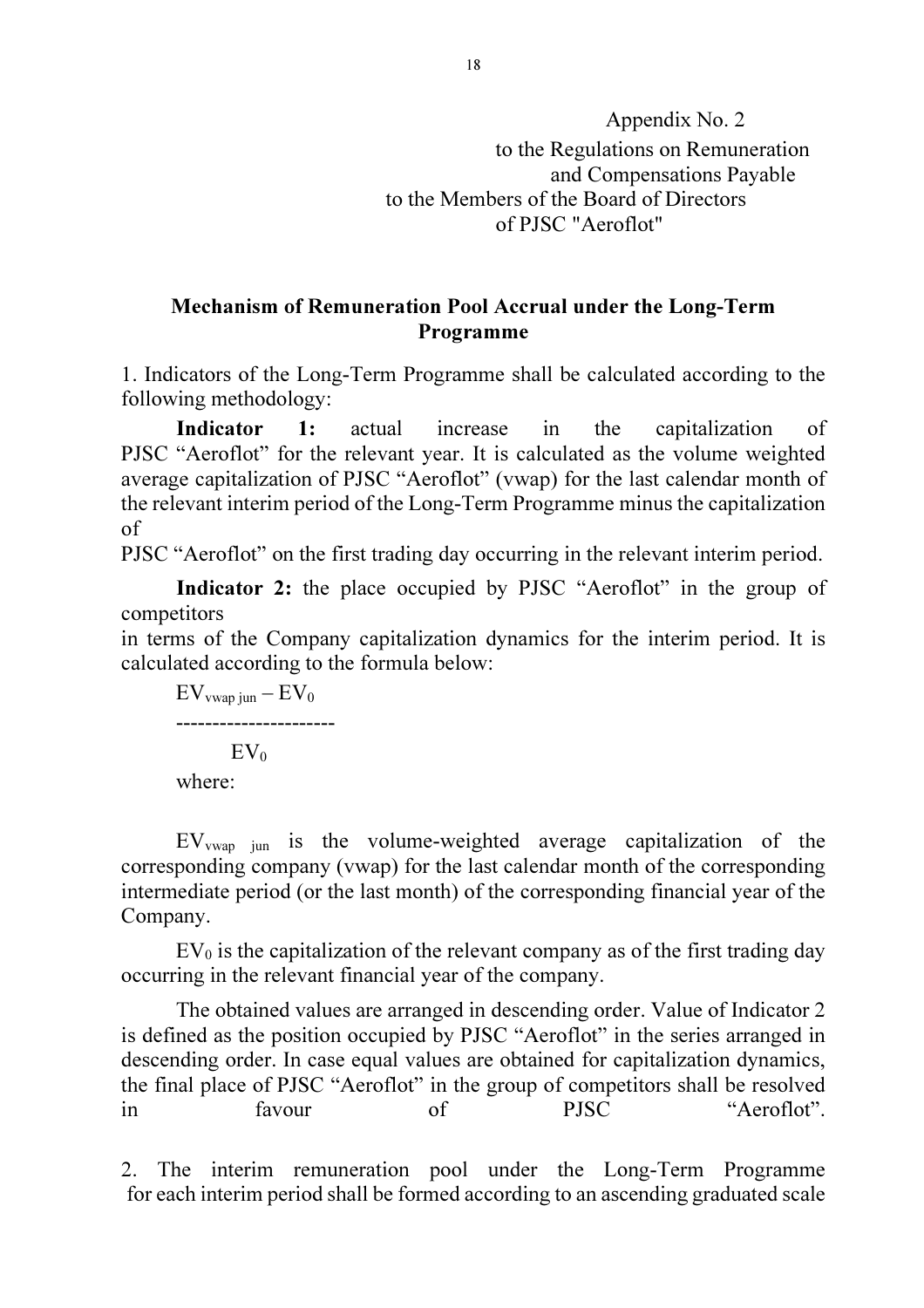depending on the values of Indicator 1 and Indicator 2 using the following methodology (see Table 1):

Table 1.

| Indicator 1 of the bonus pool:<br>If the capitalization of PJSC "Aeroflot" (VWAP) for the last accrued for the Board<br>calendar day of the relevant interim period is higher than the Members under the<br>capitalization of PJSC "Aeroflot" on the first trading day of the Long-Term Programme,<br>relevant period by:<br>(The lower interval limit is not included, the upper limit is included) | Remuneration pool to be<br>% of the capitalization<br>increase of PJSC<br>"Aeroflot" for the<br>interim period |
|------------------------------------------------------------------------------------------------------------------------------------------------------------------------------------------------------------------------------------------------------------------------------------------------------------------------------------------------------------------------------------------------------|----------------------------------------------------------------------------------------------------------------|
| more than $20\%$                                                                                                                                                                                                                                                                                                                                                                                     | 0.25%                                                                                                          |
| From 15% to 20%, including $20\%$                                                                                                                                                                                                                                                                                                                                                                    | 0.19%                                                                                                          |
| From 10% to 15%, including $15\%$                                                                                                                                                                                                                                                                                                                                                                    | 0.13%                                                                                                          |
| From $0\%$ to 10%, including 10%                                                                                                                                                                                                                                                                                                                                                                     | 0.06%                                                                                                          |
| $0\%$ and less                                                                                                                                                                                                                                                                                                                                                                                       | $0.00\%$                                                                                                       |

If capitalization decreases during the current interim period, the basis for calculating the increase in capitalization in the next interim period will be the highest capitalization level achieved in the interim periods (high watermark principle).

| Indicator 2 of the bonus pool:                                                                                                                                                                                                                                                                                                                                                                       |                                                                   |
|------------------------------------------------------------------------------------------------------------------------------------------------------------------------------------------------------------------------------------------------------------------------------------------------------------------------------------------------------------------------------------------------------|-------------------------------------------------------------------|
| The place occupied by PJSC "Aeroflot" in the group of competitors accrued for the Board<br>in terms of capitalization dynamics for the relevant period (ywap Members under the<br>for the last calendar month minus capitalization on the first trading Long-Term Programme,<br>day of the relevant period) (position in the series arranged in $\phi_0$ of the capitalization<br>descending order): | Remuneration pool to be<br>increase of PJSC<br>"Aeroflot" for the |
| (The lower interval limit is not included, the upper limit is included)                                                                                                                                                                                                                                                                                                                              | interim period                                                    |
| Indicator 2 is included only if the positive dynamics of the capitalization of PJSC<br>"Aeroflot" for the interim period.                                                                                                                                                                                                                                                                            |                                                                   |
| Place in the group: 1                                                                                                                                                                                                                                                                                                                                                                                | 0.25%                                                             |
| Place in the group: 2                                                                                                                                                                                                                                                                                                                                                                                | $0.19\%$                                                          |
| Place in the group: 3                                                                                                                                                                                                                                                                                                                                                                                | 0.13%                                                             |
| Place in the group: 4                                                                                                                                                                                                                                                                                                                                                                                | 0.06%                                                             |
| Place in the group: 5-6                                                                                                                                                                                                                                                                                                                                                                              | $0.00\%$                                                          |

In case equal values are obtained for capitalization dynamics, the final place of PJSC "Aeroflot" in the group of competitors shall be resolved in favour of PJSC "Aeroflot".

19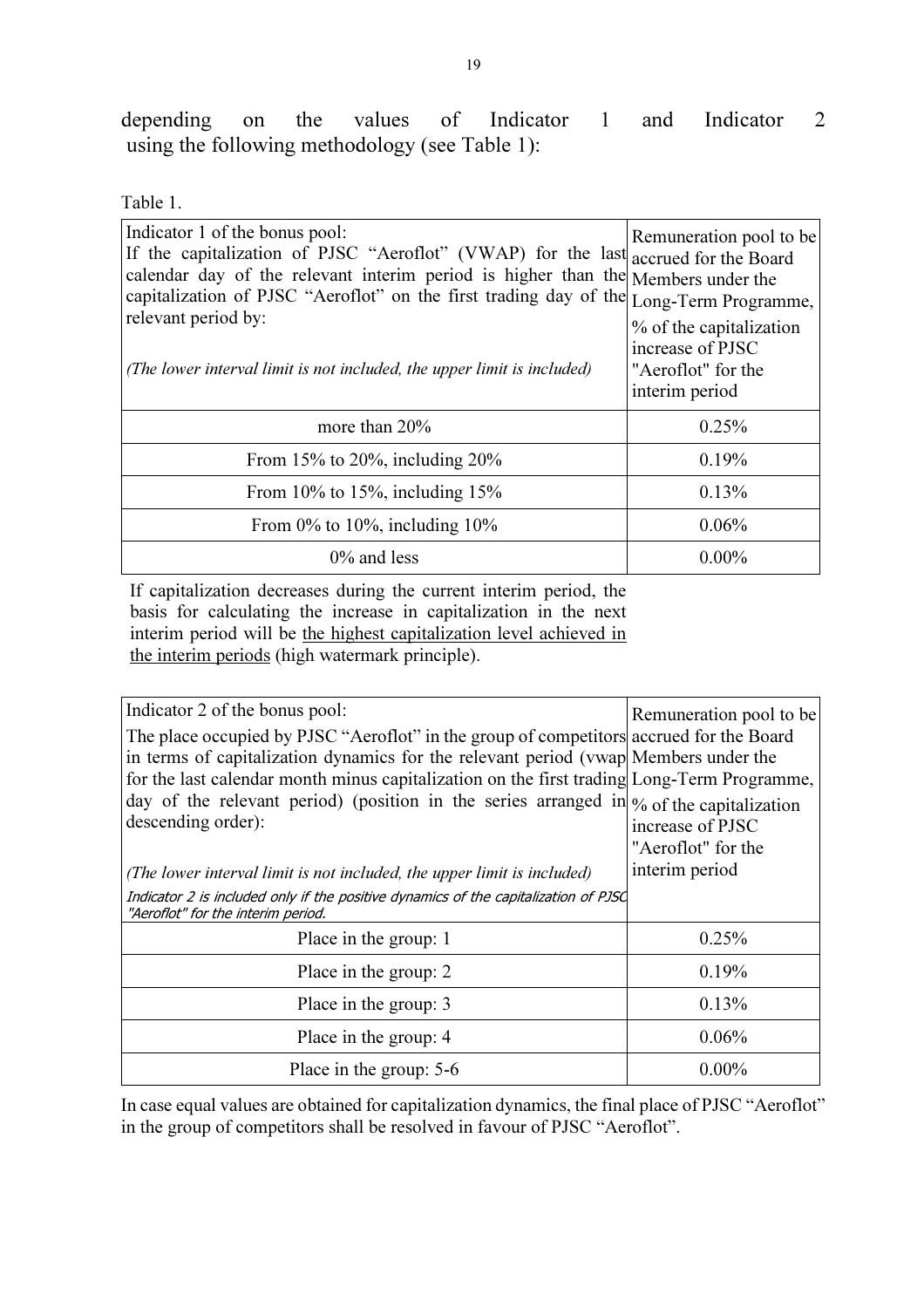Appendix No. 3 to the Regulations on Remuneration and Compensations Payable to the Members of the Board of Directors of PJSC "Aeroflot"

#### List of Competitor Companies for Monitoring Capitalization Dynamics

The following competitor airlines have been approved for monitoring capitalization dynamics for the duration of the Long-Term Programme:

- Turkish Airlines (Turkey)
- Latam Airlines Group (Chile)
- Qantas (Australia)
- China Eastern Airlines (China)
- Air Canada (Canada)

The Board of Directors may modify this list in case of bankruptcy, delisting, or a material change in the airline market.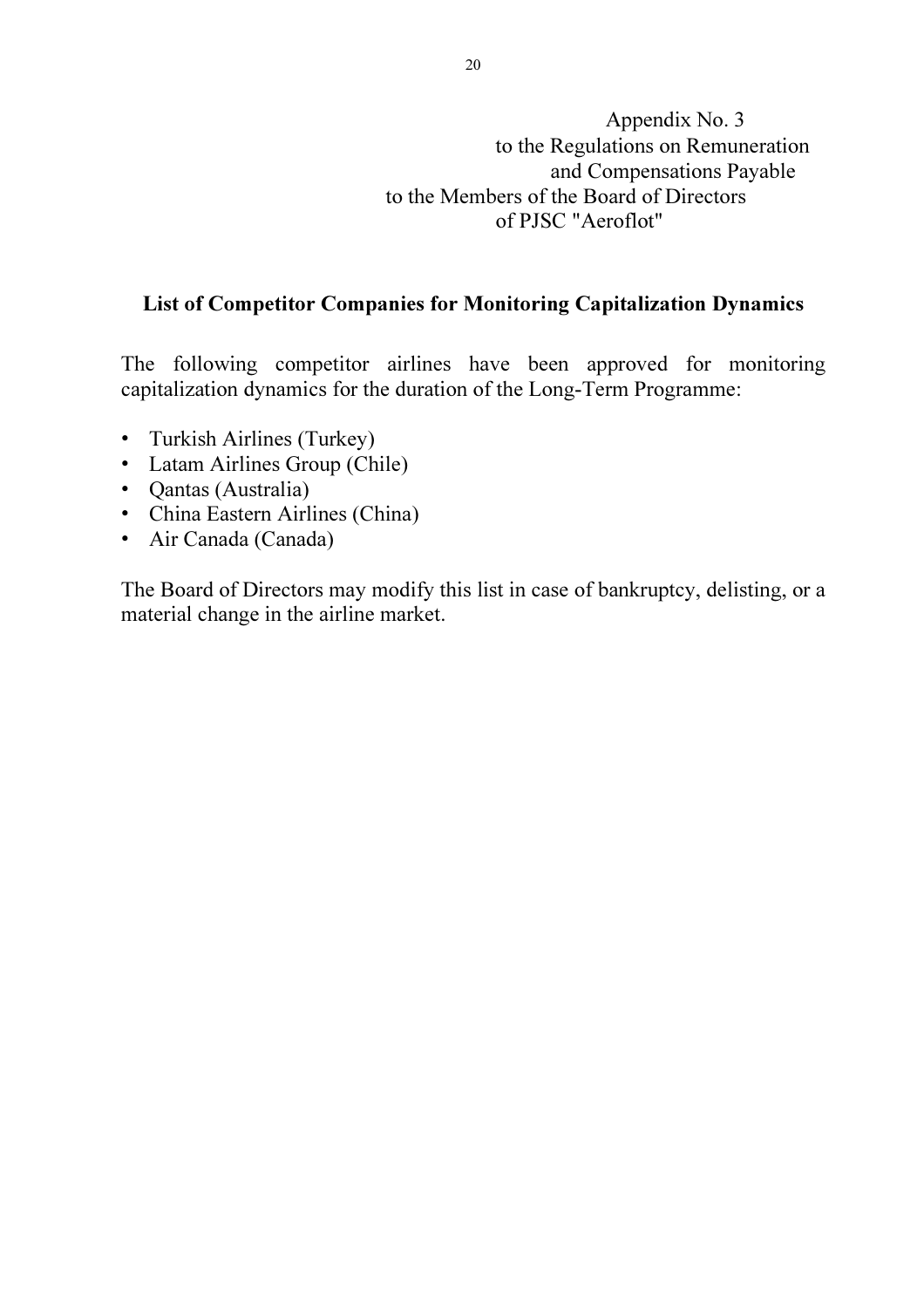# Appendix No. 4 to the Regulations on Remuneration and Compensations Payable to the Members of the Board of Directors of PJSC "Aeroflot"

#### Methodology for determining the levels of Performance of the Indicators of the Long-Term Motivation Programme for the Members of the Board of Directors of PJSC Aeroflot.

1. For the purposes of determining the levels of the LMP Indicators Performance according to the results of the Interim Period and the LMP duration, the following Planned Performance levels are established:

| <b>Planned LMP Indicator Performance</b><br>Level | <b>Value of Planned LMP Indicator</b><br><b>Performance Level</b> |
|---------------------------------------------------|-------------------------------------------------------------------|
| Aggressive Level (A)                              | 110%                                                              |
| Target Level (Ta)                                 | $100\%$                                                           |
| Threshold Level (Th)                              | $90\%$                                                            |

Table 1. Planned LMP Indicators Performance Levels 1, 2 and 3

- 2. Actual LMP Indicator Performance Level for each Indicator achieved following results of the Interim Period or the LMP duration, shall be determined as follows:
	- 2.1.**Indicator 1** "Passenger traffic within the Aeroflot Group" the actual level of Indicator 1 Performance shall be determined as the ratio of the actual total number of passengers carried by the Aeroflot Group for the Interim period or for the Long-term Motivation Programme duration (thous. of passengers) to the Target Indicator 1 value for the respective period:

Actual: Passenger traffic Target: Passenger traffic × 100%

The actual total number of passengers carried by Aeroflot Group shall be determined on the basis of consolidated financial statements of the Aeroflot Group under IFRS standards, reports on the budget performance of the Aeroflot Group and other types of reporting.

Target Indicator 1 value for the Interim Period and the LMP duration is set in the Appendix 5 to the present Regulation.

2.2. Indicator  $2 -$  "The share of international transit from total passenger traffic of Aeroflot Group" for the Interim Period or the LMP duration – the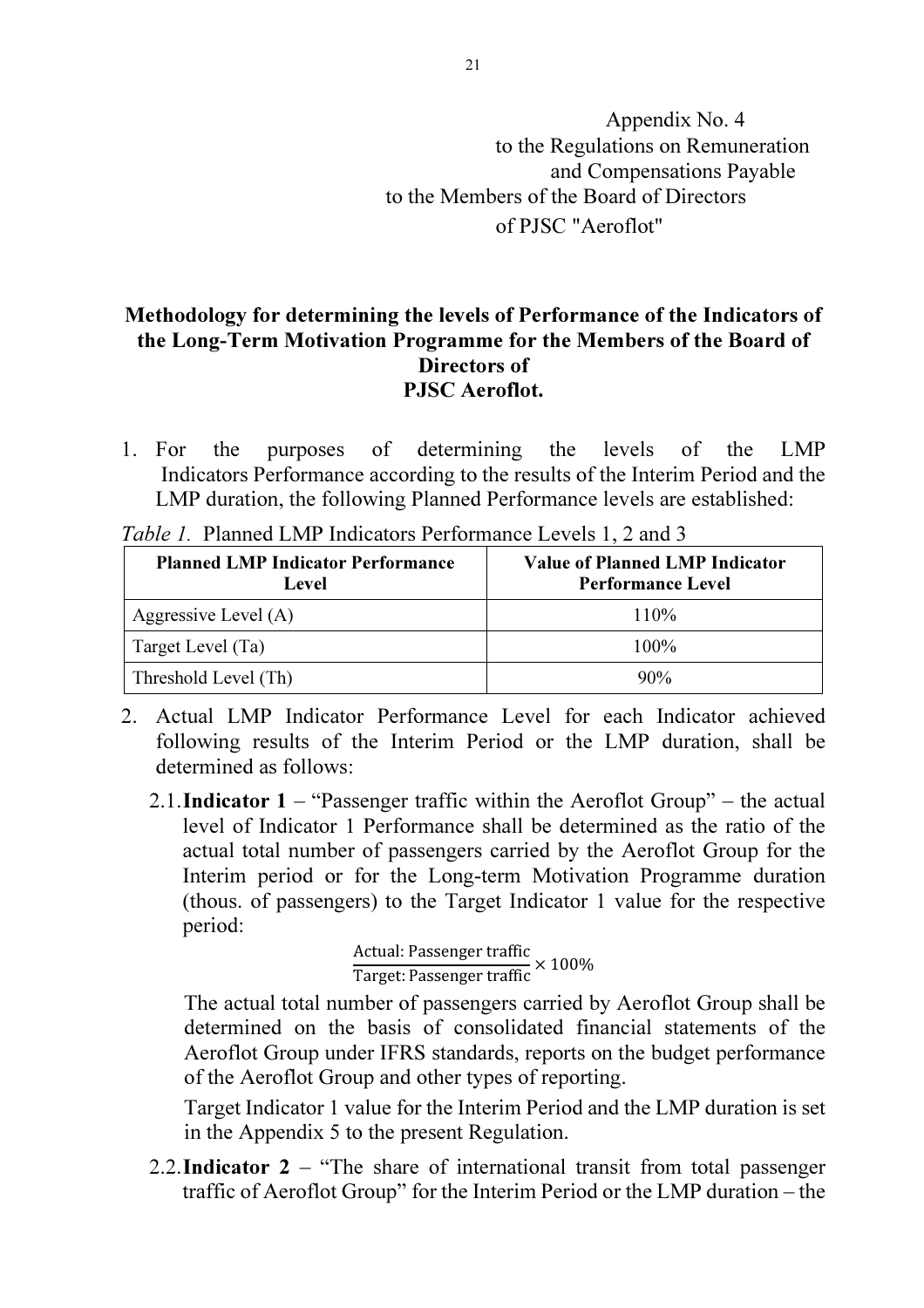actual level of Indicator 2 Performance shall be determined as the ratio of the actual share of international transit passenger traffic in general passenger traffic of Aeroflot Group to Indicator 2 Target value for the respective period:

|  | Actual: IT/Passengertraffic |  |
|--|-----------------------------|--|
|--|-----------------------------|--|

Goal: Share of international transit out of general passenger traffic  $\times$  100%, where

IТ – actual number of transit passengers (international air lines international air lines) in the Aeroflot Group for the respective period, mln pass.

Passenger traffic - actual number of passengers carried by Aeroflot Group for the relevant period, mln pass.

Actual number of transit passengers (international air lines - international air lines) and the actual number of passengers carried by Aeroflot Group shall be determined based on consolidated financial statements of the Aeroflot Group under IFRS standards, reports on the budget performance of the Aeroflot Group and other types of reporting.

Target Indicator 2 value for the Interim Period and the LMP duration is set in the Appendix 5 to the Regulation.

Indicator 3 – "Transportation Profitability (RASK) for Aeroflot Group" for the Interim Period or LMP duration is the actual level of Indicator 3 Performance determined as the ratio of the actual Indicator value to its Target value for the respective period:

Actual: Revenue/KKM<br>Goal: Transportation Profitability  $\times$  100%, where:

Revenue - actual total revenue of Aeroflot Group under IFRS for the relevant period (rub);

KKM - actual threshold passenger traffic of Aeroflot Group (KKM) for the respective period.

The actual total revenue and actual threshold passenger traffic for Aeroflot Group shall be determined on the basis of the consolidated financial statements of the Aeroflot Group under IFRS standards, reports on the budget performance of the Aeroflot Group and other types of reporting.

Target Indicator 3 value for the Interim Period and the LMP duration is set in the Appendix 5 to the Regulation.

3. Upon termination of the Interim period or the LMP duration the actual Performance level for each LMP Indicator achieved by the end of the relevant period and determined according to the methodology established in cl.2 of Appendix 4 to the present Regulation shall be compared with the Planned levels of LMP Indicators Performance specified in cl.1 of Appendix 4 to the present Regulation.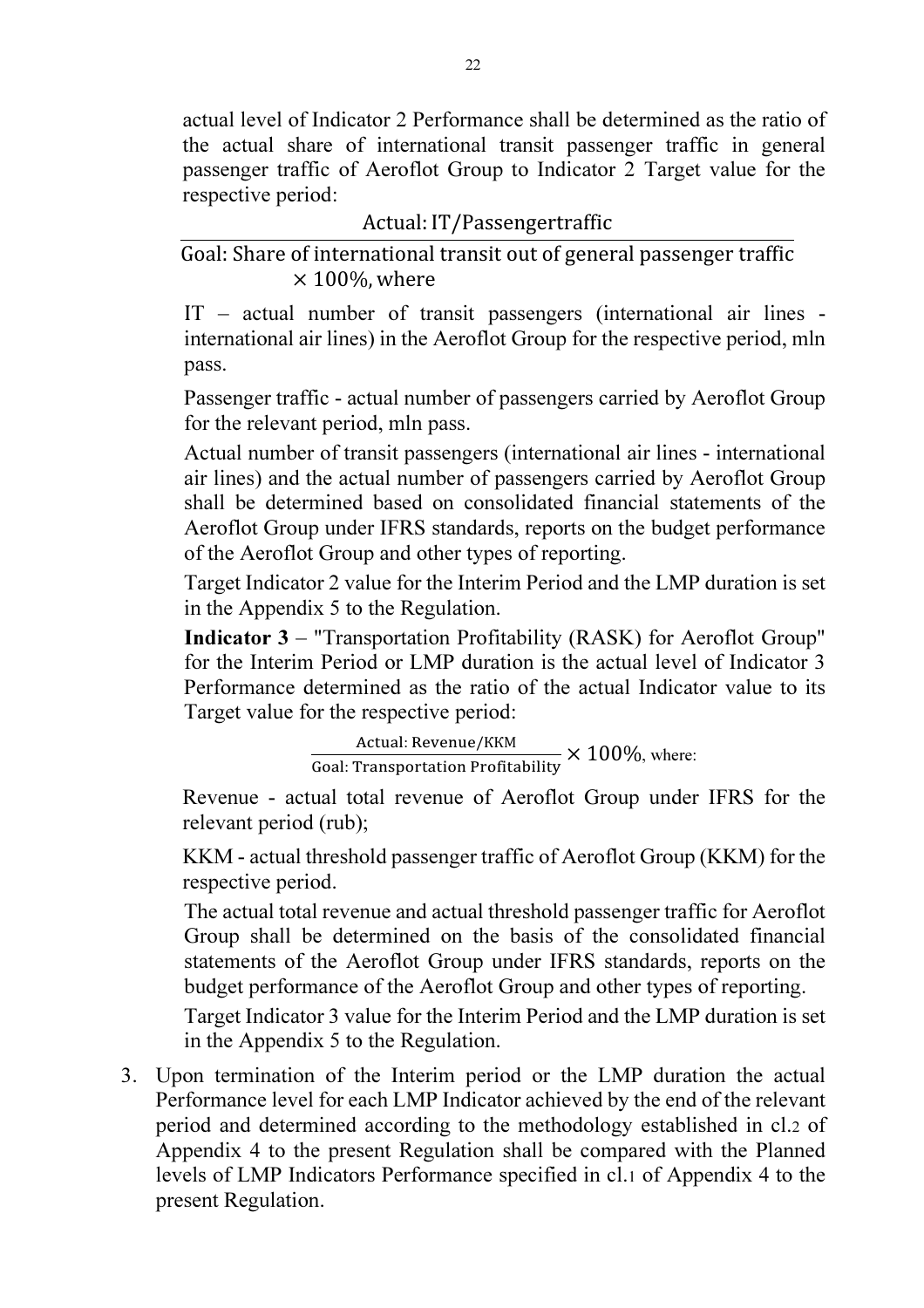Depending on which Planned level of Performance corresponds to the actual level of Performance of the LMP Indicator, the LMP Indicator Performance Index  $(I_i)$  shall be determined according to Table 2:

| <b>Actual level of LMP Indicators</b><br>performance            | I <sub>i</sub> value |
|-----------------------------------------------------------------|----------------------|
| Corresponds to or exceeds the Aggressive<br>level $K_{\Pi_2}$ ) | 1.2                  |
| Corresponds to the Target Level $(K_{\Pi_n})$                   | 1.0                  |
| Corresponds to the Threshold level $K_{\Pi_n}$ )                | 0.7                  |
| Below the Threshold level                                       | 0.0                  |

Table 2. LMP Indicators performance index scale

4. If the actual level of LMP Indicator performance is between the Threshold and Target Levels, the value of the Indicator performance Index (Ii) is calculated by the formula:

$$
K_{\Pi}=K_{\Pi_{\mathfrak{u}}}+\frac{\kappa_{\Pi_{\mathfrak{u}}}-\kappa_{\Pi_{\mathfrak{u}}}}{\Pi-\mathfrak{U}}\times(\Phi-\mathfrak{U}).
$$

5. If the actual level of LMP Indicator performance is between the Target and Aggressive Levels, the value of the Indicator performance Index (Ii) is calculated by the formula:

$$
K_{\Pi} = K_{\Pi_{\Pi}} + \frac{K_{\Pi_{a}} - K_{\Pi_{\Pi}}}{A - \Pi} \times (\Phi - \Pi), \text{ where:}
$$

 $K_{\Pi_{\Pi}}$ ,  $K_{\Pi_{\Pi}}$  *u*  $K_{\Pi_{\Pi}}$  is the LMP Indicator performance Index established in accordance with cl.3 of the Appendix 4 of the Regulation for the Threshold, Target and Aggressive levels of the LMP Indicators performance, respectively;

Th, Ta and  $A$  – are the Threshold, Target and Aggressive levels of the of the LMP Indicators performance, determined in accordance with cl.1of the Appendix 4 to the present Regulation;

A – actual value of LMP Indicator Performance determined in accordance with cl.2of the Appendix 4 to the present Regulation.

6. The resulting level of LMP Indicators Performance Index (Ii) is calculated as the weighted average of the Performance index of all LMP Indicators with regard to the Specific Weights established in respect of the LMP Indicators:

 $K_H = \sum_{i=1}^n (K_{\Pi_i} \times \text{YB}_{\Pi_i}),$  where:

n – the amount of LMP Indicators;

 $K_{\Pi_i}$  – i-th LMP Indicator Performance Index determined in accordance with cl.3of the Appendix 4 to the Regulation;

 $VB_{\Pi_i}$  specific weight of the i-th LMP Indicator determined in accordance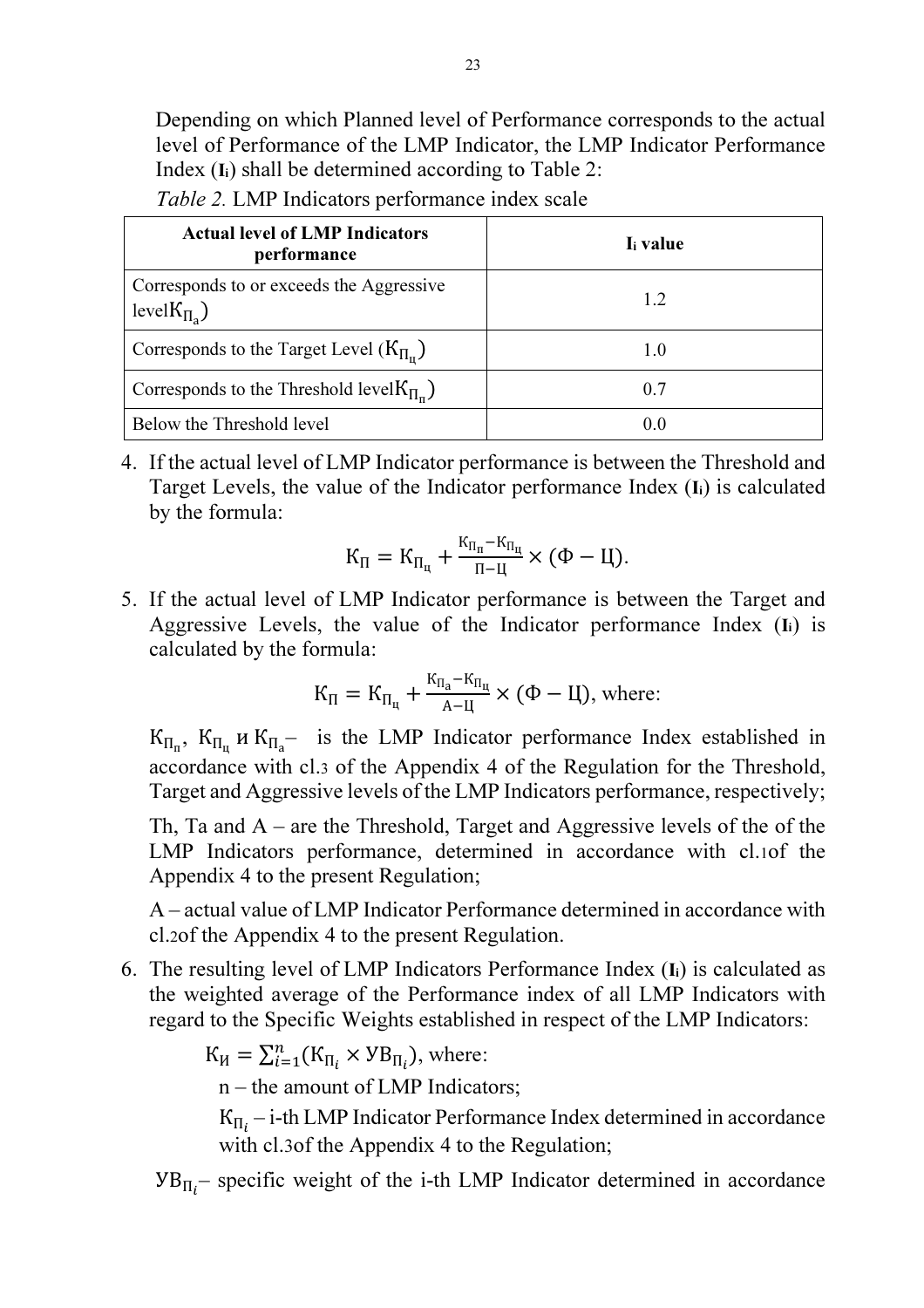with cl.6.2.2of the Regulation;

The obtained value of the Resulting LMP Indicator performance Index is rounded to two decimal places according to the rules for rounding numbers in decimal system.